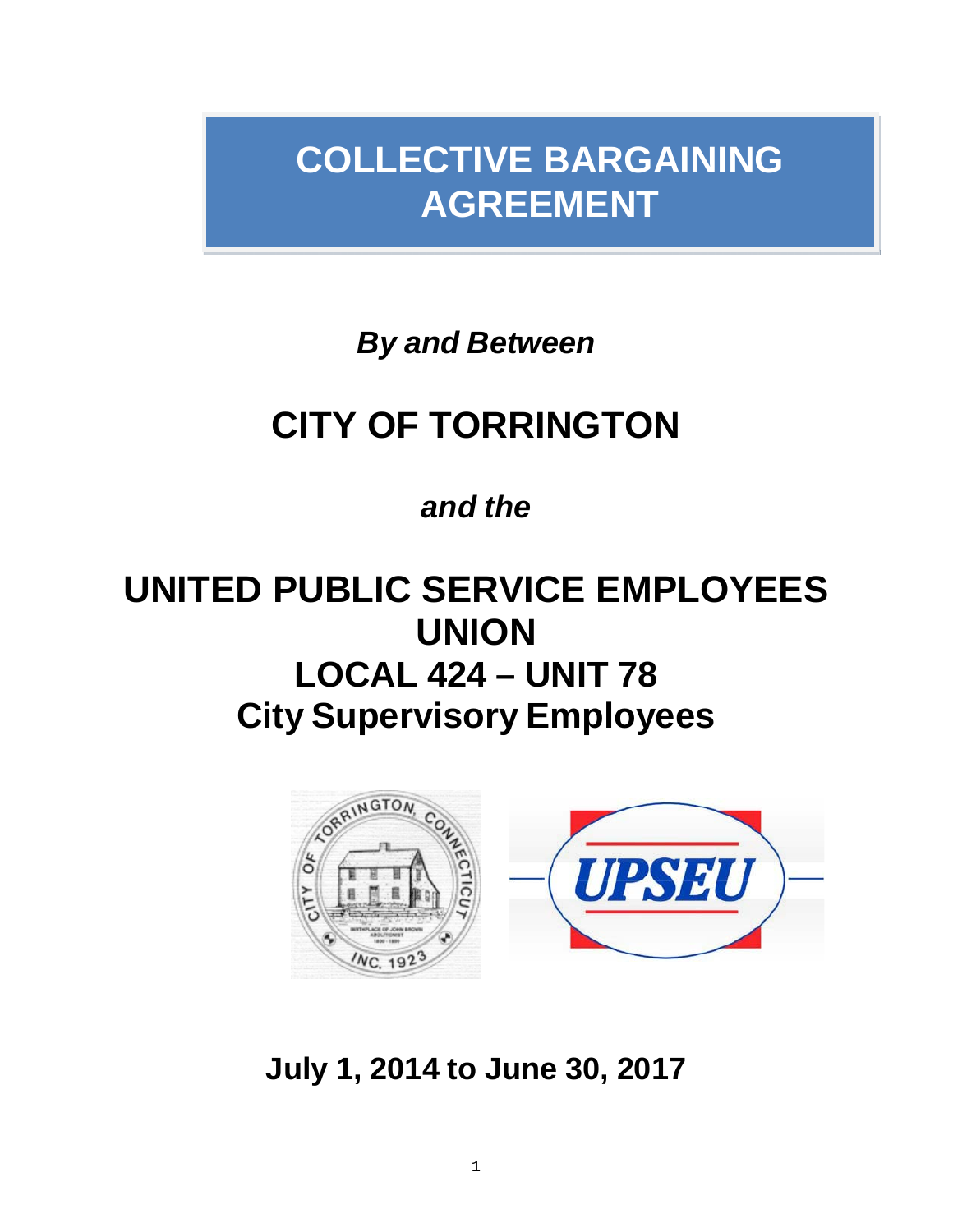# **INDEX**

# **PAGE NO.**

|  | Preamble 4                                                              |     |
|--|-------------------------------------------------------------------------|-----|
|  | Article IRecognition                                                    | 4   |
|  | Article IIDues Check-Off                                                | 5   |
|  |                                                                         | - 6 |
|  | Article IVWork Schedules 9                                              |     |
|  | Article VVacations                                                      | - 9 |
|  | Article VIHolidays 11                                                   |     |
|  | Article VIISeniority 11                                                 |     |
|  | Article VIIIAppointments and Classifications                            | 13  |
|  | Article IXUnion President 14                                            |     |
|  | Article XManagement Rights 14                                           |     |
|  | Article XISafety and Health 15                                          |     |
|  | Article XII Longevity and Tuition Reimbursement 15                      |     |
|  | Article XIIIBulletin Boards 16                                          |     |
|  | Article XIVSalary Ranges 16                                             |     |
|  | Article XVGrievance Procedure 16                                        |     |
|  | Article XVIMedical Coverage 19                                          |     |
|  | Article XVIILife Insurance 22                                           |     |
|  | Article XVIIIWorker's Comp Supplement 23                                |     |
|  | Article XIXRetirement                                                   | -23 |
|  | Article XXRates of Pay                                                  | 30  |
|  | Article XXIDiscipline                                                   | 30  |
|  | Article XXIINo Subcontracting and Assigning<br>Out Bargaining Unit Work | 30  |
|  | Article XXIVNon-Discrimination                                          | 31  |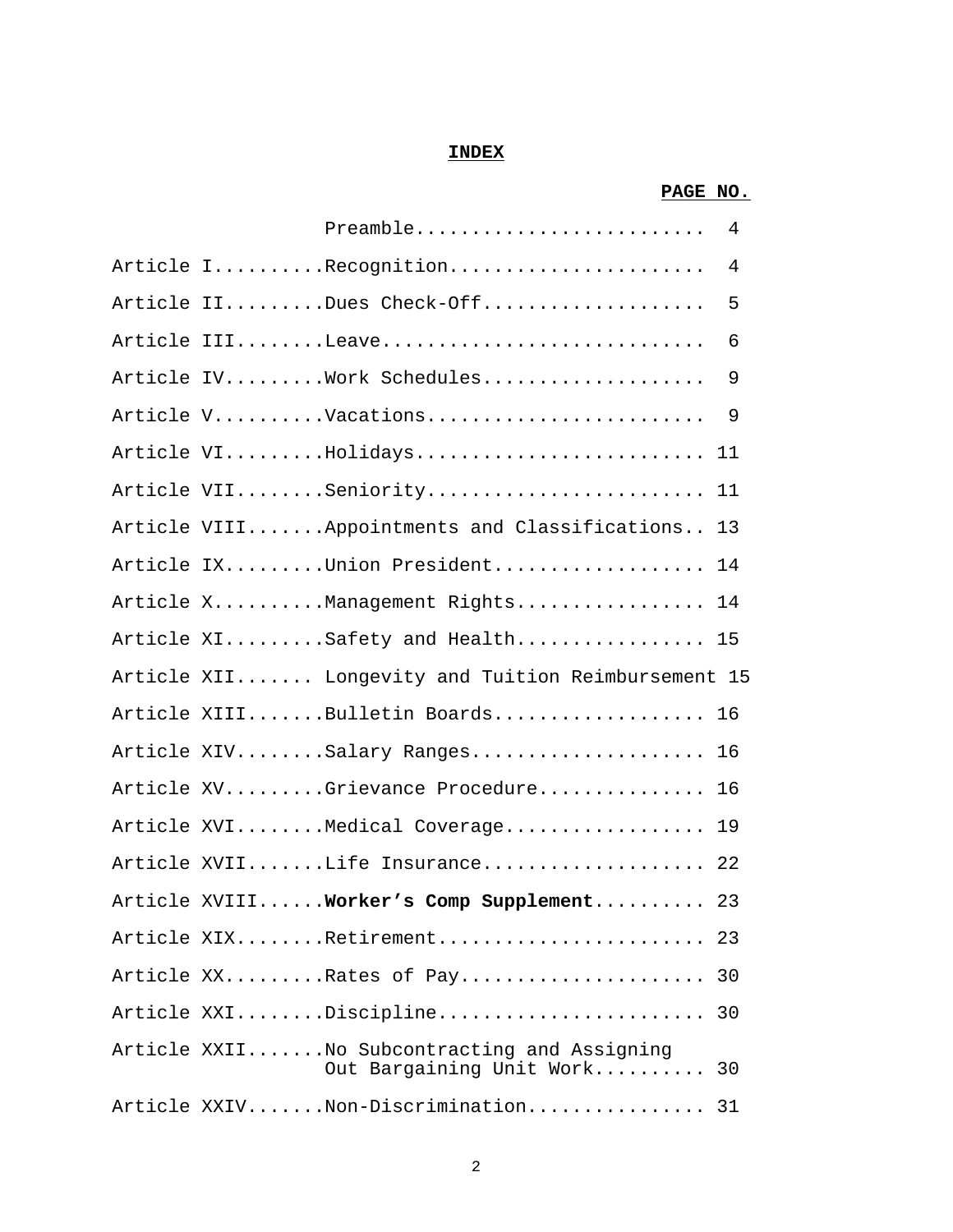|  | Article XXIVDuration 31       |  |
|--|-------------------------------|--|
|  | SCHEDULES A, B, C Salaries 32 |  |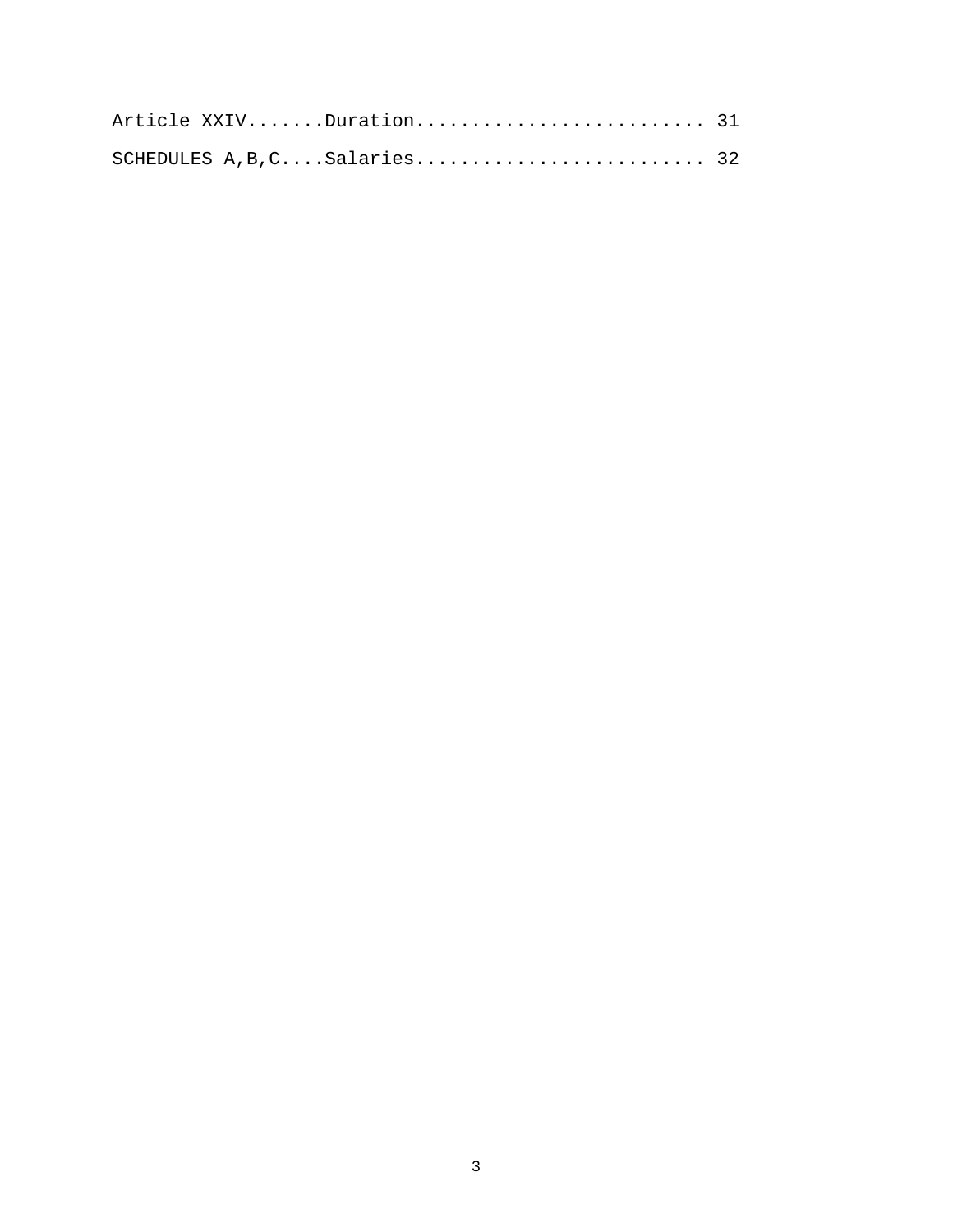### AGREEMENT BETWEEN THE CITY OF TORRINGTON AND LOCAL 818 **424 – Unit 78 UNITED PUBLIC SERVICE EMPLOYEES UNION** (CITY SUPERVISORS)

#### **PREAMBLE**

The following Agreement by and between, respectively, the City of Torrington, hereinafter referred to as the "City" and **UPSEU, Local 424 Unit 78** for those positions listed in the certification issued by the Connecticut State Board of Labor Relations in Decision No. 3058, dated December 9, 1992,**and decision No.4722 dated March, 24, 2014** hereinafter referred to as the "Union", is designed to promote and maintain harmonious relations between the City and such of its employees as may be covered by this contract with<br>respect to wages, hours and other conditions of employment, to the end that more efficient and progressive public service may be rendered.

#### **ARTICLE I RECOGNITION**

#### **SECTION 1.1**

The City recognizes the Union as the representative for the purpose of collective bargaining by such City Supervisory employees employed by the City of Torrington, Connecticut, and that said Union is the exclusive representative of all such employees for the purposes of collective bargaining with respect to wages, hours and other conditions of employment.

#### **Section 1.2 - Union Activities**

Approved Union Delegates shall be allowed time off with pay, provided approval is given by the supervisor, to attend the below mentioned Union functions: **Steward or Officer Training Seminars.** Total days under this section are not to exceed twenty (20) days per year.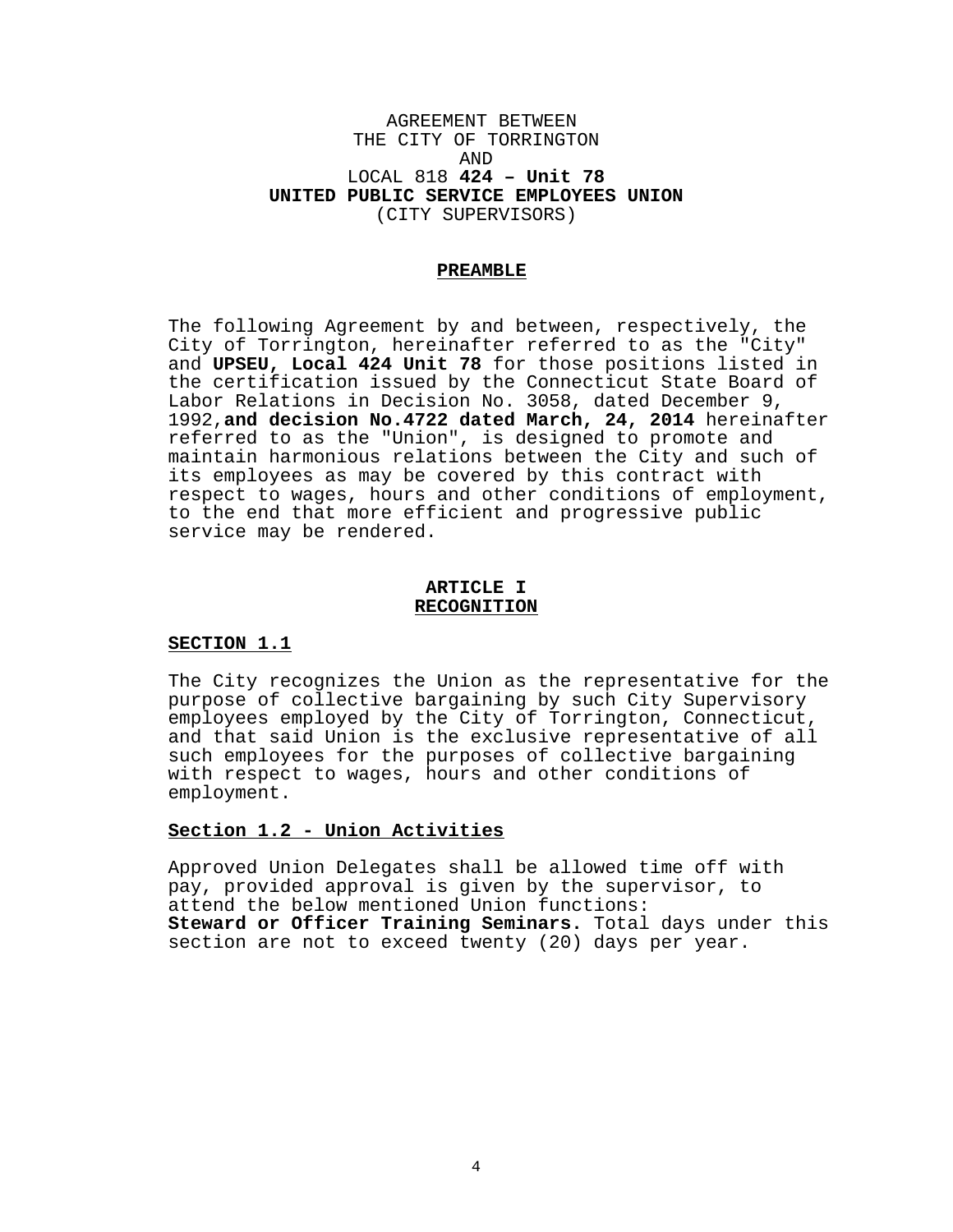#### **ARTICLE II DUES CHECK OFF**

### **Section 2.1**

The City agrees to deduct from the paycheck of each employee within the bargaining unit who has signed an authorized deduction card, as certified by the **UPSEU business office** or other authorized official of the Union, Union dues or service fees as certified by the Union. Deductions shall be made weekly.

The total amount deducted each month in accordance with the provisions of this Agreement will be remitted by the City together with a list of the employees from whose wages such deductions have been made, to such individual and at such address as shall be specified by the **UPSEU business office** of the Union. Such remittance shall be made by the last day of the month in which deductions are made. The City will provide an up to date list of bargaining unit employees with names and addresses of all such employees, mailed to the **UPSEU business office** of the Union not later than December first of each year.

# **Section 2.2**

It shall be a condition of employment that all employees of the Employer covered by this Agreement who are members of the Union in good standing on the effective date of this Agreement shall remain members in good standing in the Union during the term of the Agreement or pay service fees, as certified by the Union. It shall also be a condition of employment that all employees covered by this Agreement and<br>hired on or after its effective date shall, on the thirtyfirst (31st) day following the beginning of such employment become and remain members in good standing in the Union or pay service fees, as certified by the Union.

### **Section 2.3**

The Union agrees to indemnify and save the City harmless against any and all claims, demands, suits, judgments, or other forms of liability that shall arise out of or by reason of action taken by the City for the purpose of complying with the dues or service fees deduction provisions in Article I and Article II of this Agreement.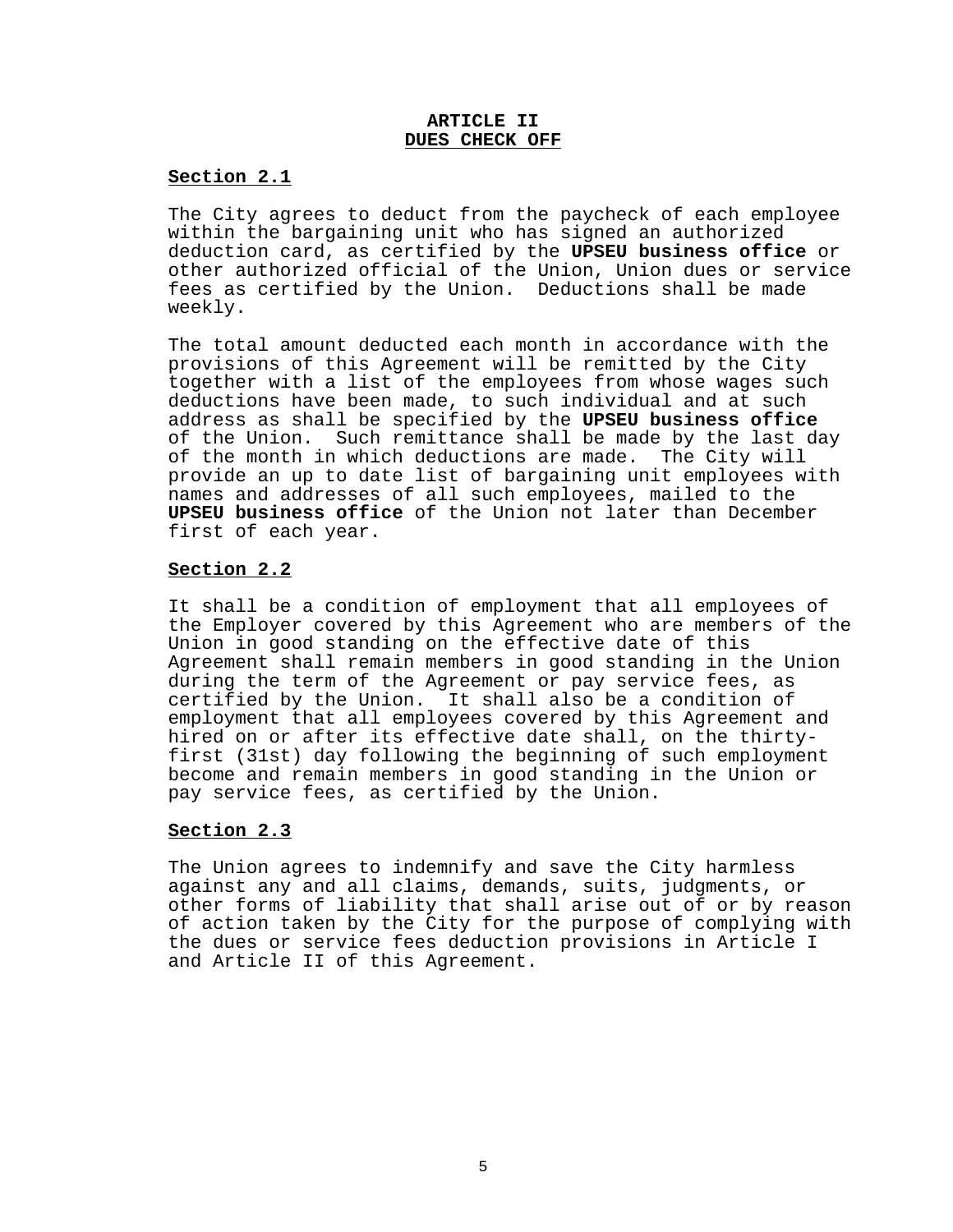# **ARTICLE III** *LEAVE*

#### **Section 3.1 - Personal Leave**

**Employees shall be entitled to two (2) personal leave days per calendar year. Personal leave may be taken in one (1) hour increments per current practice. Additional leave beyond two (2) days may be requested by** bargaining unit personnel. Bargaining unit personnel shall notify and receive approval from their immediate supervisor as far in advance as possible.

#### **Section 3.2 - Short Term Illness**

Supervisory personnel who wish to be paid when absent from duty for short-term illness or injury shall notify their<br>immediate supervisor of his/her absence from work. Shortterm illness shall be considered to be absence from duty with pay for the following reasons: Illness or injury, except where such illness or injury arises out of or in the course of employment by an employer other than the City.

- a. When an employee is required to undergo medical, optical or dental treatment and only when this cannot be accomplished on off-duty hours.
- b. When serious illness of a member of the employee's immediate family requires his/her personal attendance, and if supported by a Medical Certificate.
- **c. A medical Certificate signed by a licensed physician or other practitioner whose method of healing is recognized by the State authorities shall be required for any period of absence of four (4) or more working days.**

#### **Section 3.3 - Medical Leave**

In the event that supervisory personnel are absent from work, for one period of continuous disability, due to a long-term illness, pregnancy, injury or disability, the City shall compensate them in an amount equal to a normal weekly salary for a period not to exceed ninety 90) calendar days. In the case of absences that exceed this ninety (90) day period, commencing on the ninety-first (91st) day compensation shall be provided in an amount equal to sixty percent (60%) of the gross salary, for a period not to exceed nine (9) months.

"One continuous period of disability" means a period of time during which an individual is unable to perform the duties of his/her position. Under the following circumstances,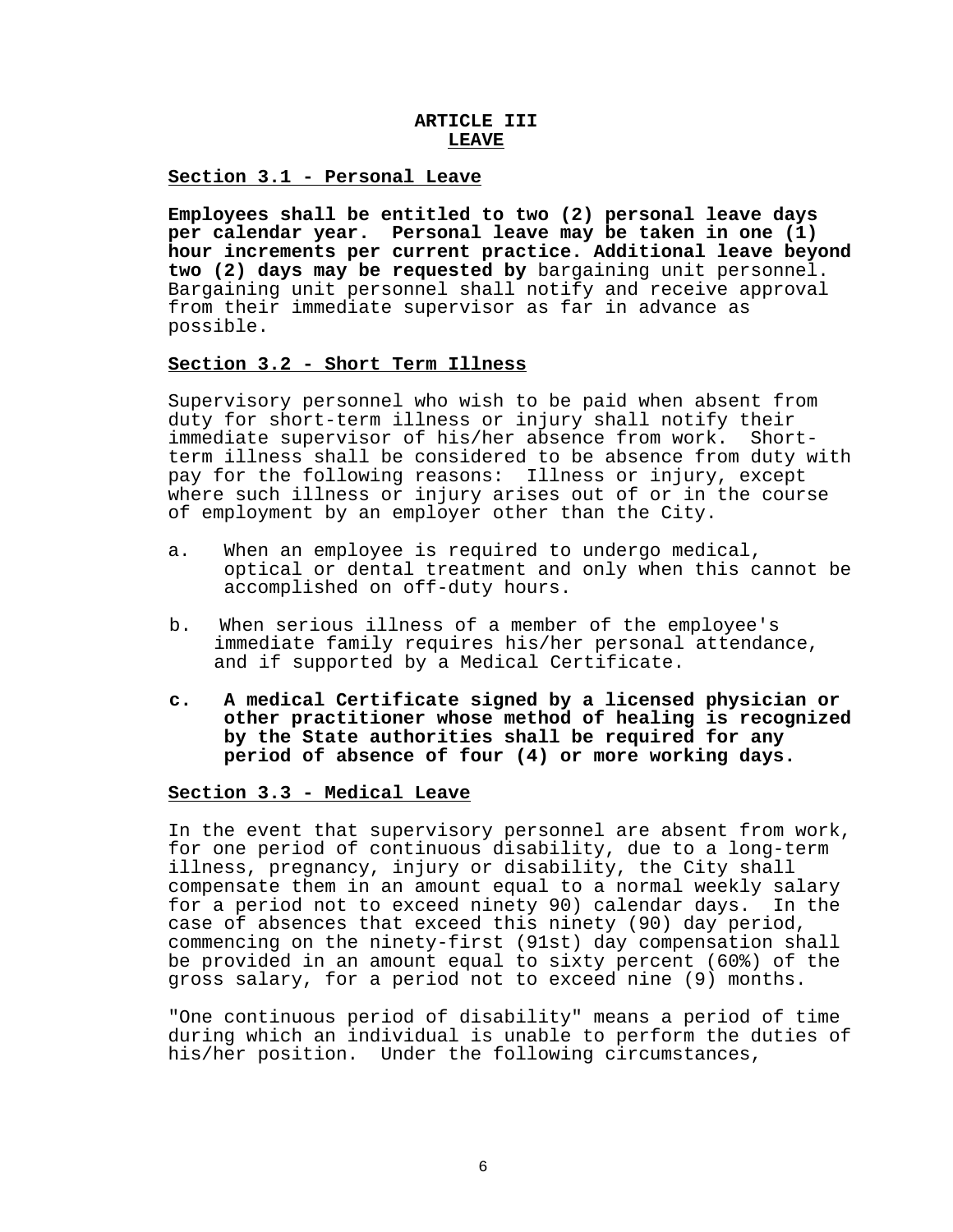successive periods of disability due to the same or related causes will be considered one continuous period of disability:

When an employee has successive periods of disability which are not separated by four or more continuous weeks of active work with the employer on a full-time basis.

Receipt of this medical leave benefit is conditional on the following:<br>a. The a

- The absence will exceed five (5) consecutive working days.
- b. The immediate supervisor will be given as much advance notice as possible.
- c. A medical certificate signed by a state-licensed physician shall be submitted to the Personnel Department listing the last day of work and the estimated date of return where practical.
- d. The City may provide a physician or nurse to make any necessary examination or investigation.
- e. Any compensation paid due to absence from duty in the case of illness, disability or injury for which such personnel are entitled to compensation under the Workers' Compensation Act, shall be considered as a set-off against any payments received pursuant to the provisions of the paragraph.
- f. Personnel absent from duty for illness, disability or injury caused by any third party, and who received compensation pursuant to the provisions of Section 3.3, shall assign to the City his/her right to recover damages against such third party and further, such personnel shall reimburse the City to the full extent of compensation received hereunder upon the settlement or judgment of any claim against such third party.

#### **Section 3.4 - Maternity Leave**

**a.** Disabilities resulting from pregnancy and maternity, defined as hospital stay and any period of time prior to and subsequent to delivery certified by the attending physician as that period of time when an employee is unable to perform the requirements of her job, shall be considered medical leave in accordance with Section 3.3 above.

**b**. **Family and Medical Leave (FMLA) shall be granted pursuant to Federal Law.**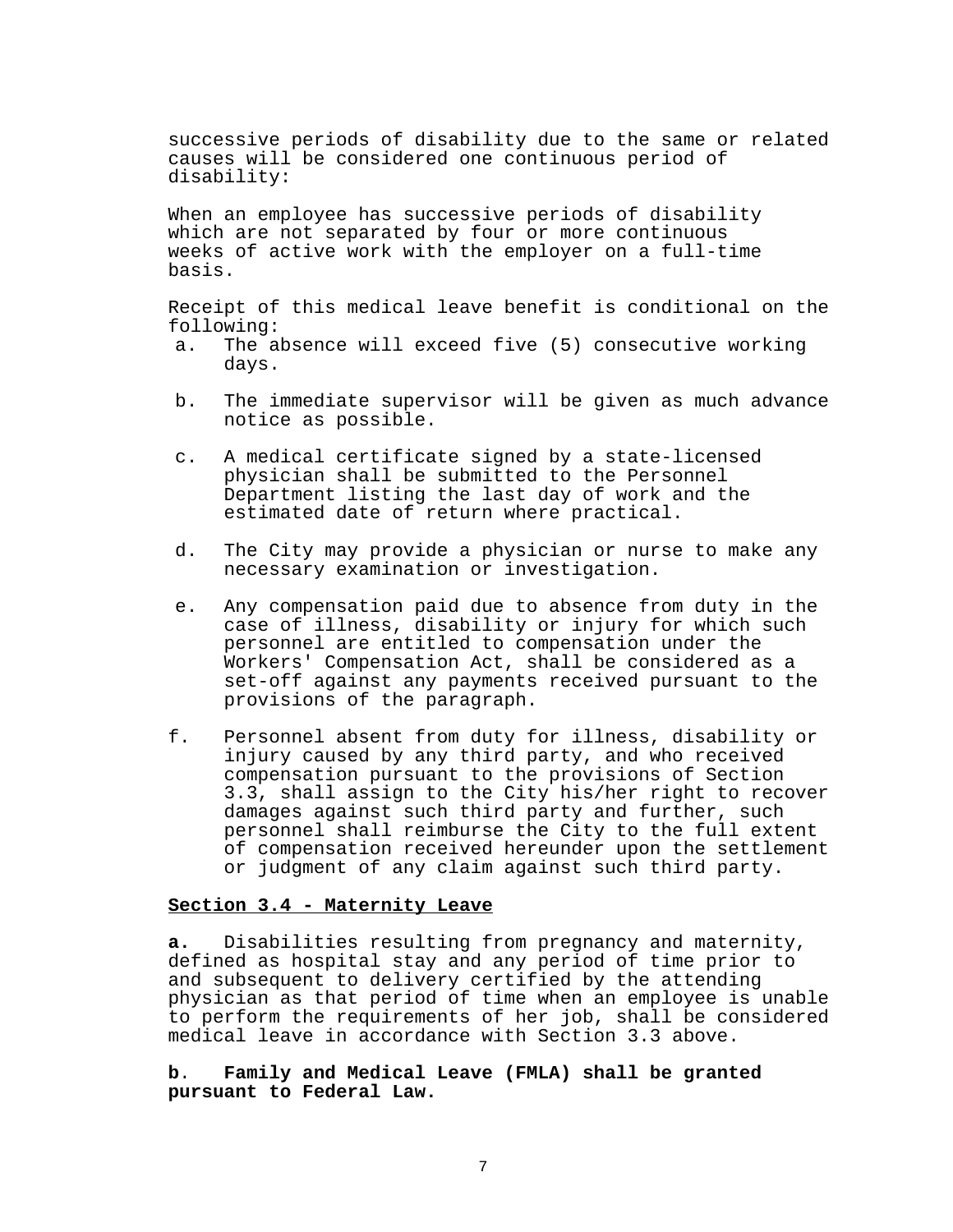#### **Section 3.5 - Military Leave**

Any full-time permanent employee who leaves the service of the City and joins the Military Forces of the United States in time of war or other National Emergency as determined by the effective Connecticut State Statutes, shall be granted military leave without pay.

- a. Such leave shall extend for the period of such military service and for ninety (90) days after honorable discharge from such service.
- b. Any employee on military leave who has been honorably discharged from the military forces of the United States and applies for re-employment with the City within ninety (90) days of such discharge, shall be reinstated in his former position together with all rights and privileges provided he meets the minimum qualifications of the position.
- c. Employees re-employed in accordance with Section 3.5b shall be granted all reemployment rights as are determined by Federal and State Statute.
- d. Any vacancy resulting from an employee being granted military leave in accordance with Section 3.5, shall be filled only on a durational basis.
- e. Military leave shall be considered as City service and be so entered upon City records. An employee on annual military training shall be granted a leave of absence with pay, less such sums received for such service, not to exceed fifteen (15) calendar days during any one calendar year, provided he files with his Department Head a copy of his military orders placing him on active duty.
- **f. All Military leave shall comply with the Uniformed Services Employment and Reemployment Rights Act (USERRA)**

# **Section 3.6 – Funeral Leave**

**a. In the event of death in the immediate family, an employee shall be granted up to three (3) days of leave with pay. The Department Head may, at his discretion, grant an additional day of leave, such additional day, however, shall be charged as sick leave. For purposes of this Section, "immediate family" is defined as follows: Mother, Father, Wife, Husband, Brother, Sister, Daughterin-Law, Son-in-Law, Child Grandmother, Grandfather, Grandchild, Mother-in-law, Father-in-law, or any relative who is domiciled in the employee's household.**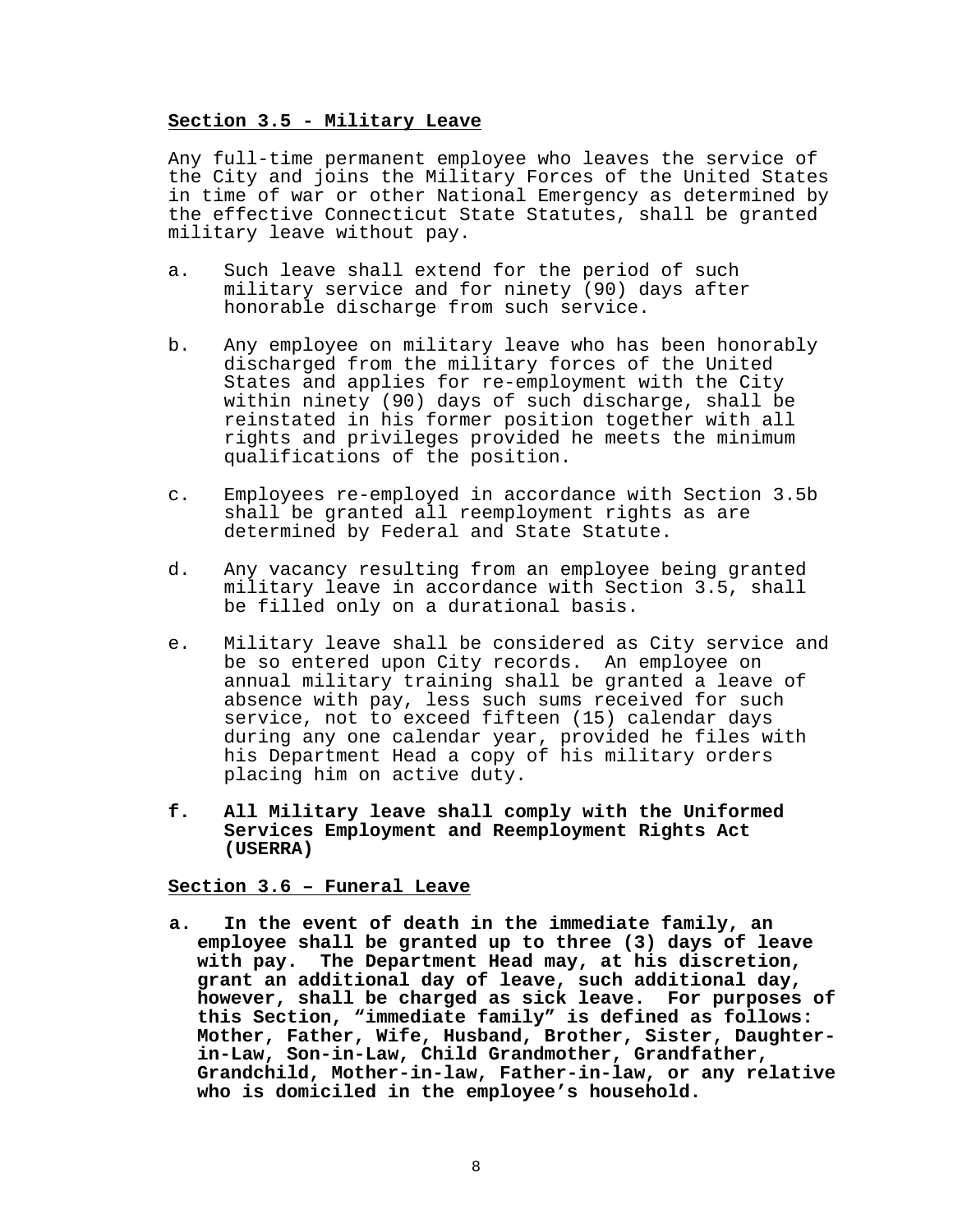**b. In the event of the death of an employee's brother-inlaw, sister-in-law, aunt or uncle, Stepmother, Stepfather, stepbrother, stepsister, bereavement leave not to exceed one (1) day shall be granted.**

#### **ARTICLE IV WORK SCHEDULES**

#### **Section 4.1**

The normal work week for full time employees shall be forty hours per week or at the scheduled hours as needed for the efficient operation of the department to which the employee is assigned.

# **Section 4.2**

In the event the City changes the work week for any member of the bargaining unit, negotiations concerning the impact of such change shall be held.

#### **ARTICLE V VACATIONS**

### **Section 5.1**

Vacation shall be granted in accordance with the schedule in this Section. Employees will accrue vacation on a monthly basis for the prior month=s service and be credited with vacation in accordance with the following accrual rates:

| Years of<br>Service                                                                                                                                       | Rate                                    | Monthly Accrual           | Annualized<br>Vacation                                                         |
|-----------------------------------------------------------------------------------------------------------------------------------------------------------|-----------------------------------------|---------------------------|--------------------------------------------------------------------------------|
| Upon completion of:<br>One month through 12 months<br>One year anniversary<br>Ten year anniversary<br>Fifteen year anniversary<br>Twenty year anniversary | $1.66$ Days<br>$1.75$ Days<br>2.08 Days | $.83$ days<br>$1.25$ Days | Ten Days<br>Fifteen Days<br>Twenty Days<br>Twenty-One Days<br>Twenty-Five Days |

Personnel shall notify and receive approval from their immediate supervisor when planning a vacation leave.

# **Section 5.3**

New employees shall be eligible to use their accrued paid vacation after completion of his/her six month probationary period with their Supervisor's advance approval.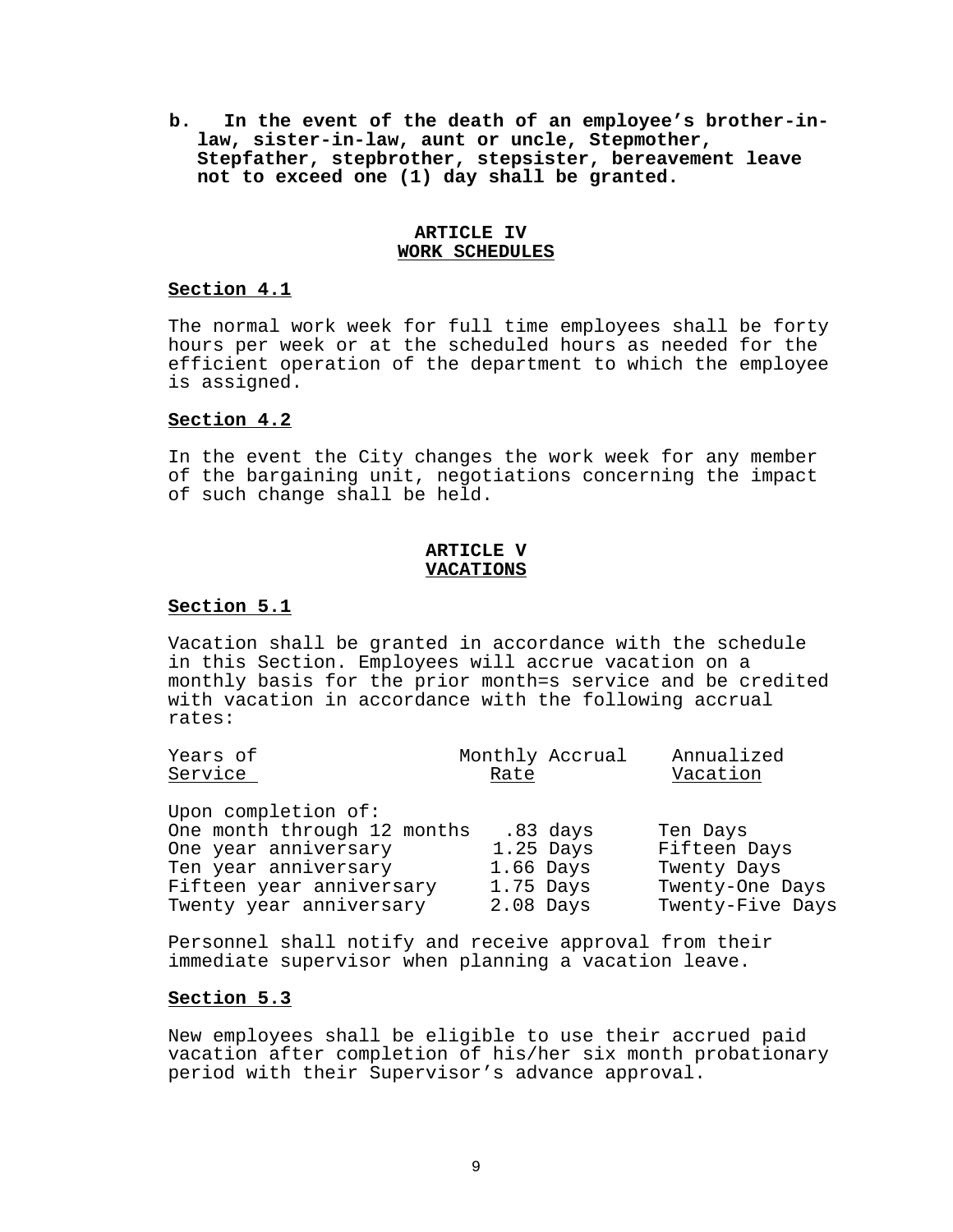# **Section 5.4**

Employees may only take vacation leave that has been accrued. Employees may continue to accrue vacation to a maximum of **two (2)** times an employee's annualized vacation amount. Employees who exceed this amount shall stop accruing vacation until they again drop sufficiently below their maximum amount.

#### **Section 5.5**

Any legally or specified holiday occurring during an employee's vacation shall be recorded as a holiday and not as a day of vacation.

#### **Section 5.6**

Any employee with a minimum of six months of City service shall be entitled to the sum total of unused vacation time as of the date of termination, however, upon retirement, any lump sum payout of accrued vacation time shall not be included in any pension calculation. For purposes of this Article, City service is defined the same as Seniority in Section 7.1.

#### **Section 5.7**

In the event of the death of an employee, payment shall be made for unused accrued vacation time to the estate of the employee.

#### **Section 5.8**

Any employee with at least fifteen years of City service shall be permitted to take an extended vacation upon the following conditions:

- 1. Such extended vacation shall be no longer than six (6) consecutive calendar weeks.
- 2. Only one such vacation may be taken in any five (5) year period.
- 3. No such vacation may be taken unless four (4) months notice is given to the Department Head, which requirement may be waived by the Department Head if the requirements of the Department so allow.

#### **Section 5.9**

If any employee is sick while on vacation and provided a request is supported by a medical certificate acceptable to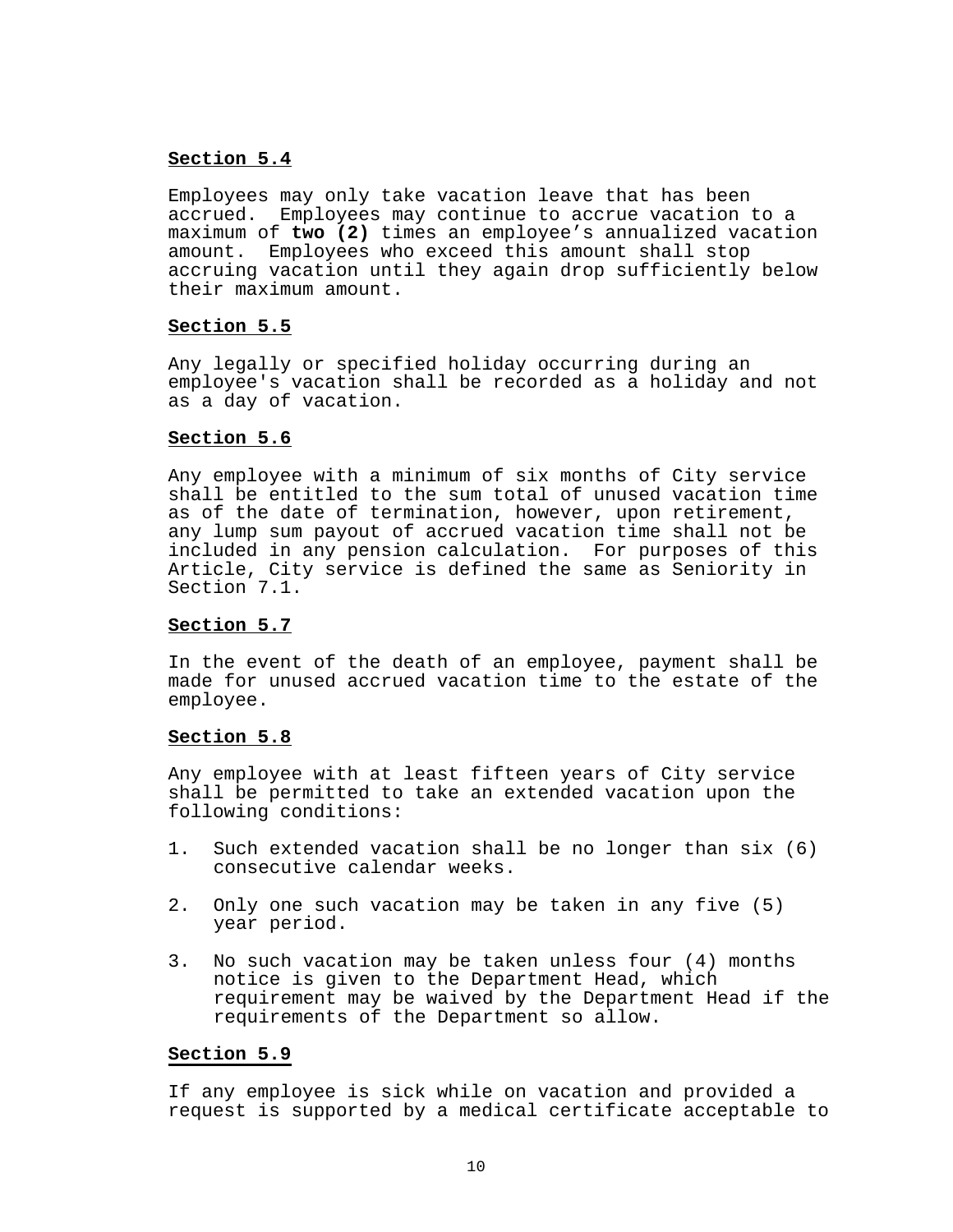their supervisor, such time off shall not be charged against accrued vacation balances.

#### **Section 5.10**

Whenever vacation accrual rates increase following an employee's one, ten, fifteen or twenty year anniversary, the new accrual rate will begin on the first paycheck of the next month following the anniversary date.

#### **ARTICLE VI HOLIDAYS**

#### **Section 6.1**

There shall be **thirteen and one-half (13 1/2)** paid holidays as follows:

| New Year's Day         | Good Friday                      | Columbus Day  |
|------------------------|----------------------------------|---------------|
| Martin Luther King Day | Memorial Day                     | Veteran's Day |
| Lincoln's Birthday     | Independence Day                 |               |
| Thanksgiving Day       | President's Day                  |               |
| Labor Day              | Christmas Day                    |               |
| Day after Thanksqiving | One Half (1/2) day Christmas Eve |               |

If a holiday falls upon a Saturday, the Friday preceding shall be observed as the holiday. If a holiday falls upon a Sunday, the Monday following shall be observed as the holiday.

In addition, the day before New Year's Day will be the same as the schedule of hours of the respective Department's employees who are supervised.

#### **ARTICLE VII SENIORITY**

#### **Section 7.1**

Seniority as used in this Article shall mean a term of uninterrupted full time City service, in a position which is not publicly elected, beginning with the date of employment computed to any specific date which date shall not extend beyond the date of separation from City service.

#### **Section 7.2**

 Yearly the City shall prepare a listing of all City employees covered by this Contract which shall set forth each employee's actual seniority in City Service. A copy of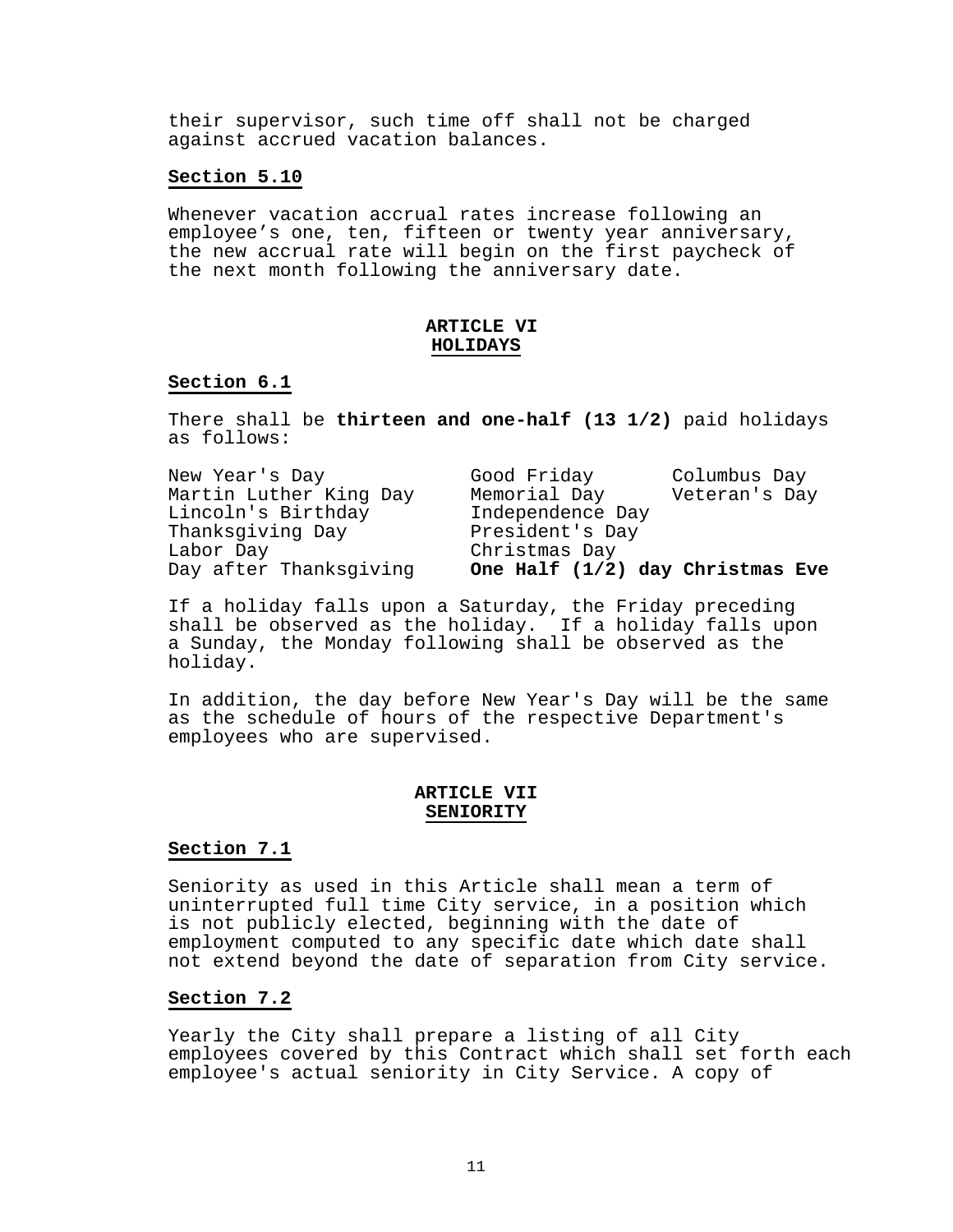# such listing shall be furnished to the Union **during the first week of December**. **Section 7.2.1**

The City shall provide written notice to the Union President of all personnel changes, including layoff, recall, transfer, promotion, discipline, discharge, voluntary quit, retirement, and new hires when such changes occur.

# **Section 7.3**

Prior to the layoff or elimination of a position due to lack of funds, lack of work or reorganization, the City would ask the advice and counsel of the Union concerning the impact of such action. Included in this discussion will be alternatives to layoff, reorganization, etc., distribution of remaining responsibilities of the position being so affected, mitigation of the impact of laid off employees, etc. The City shall give at least six (6) weeks prior notice of pending layoff, elimination or reorganization of positions.

# **Section 7.4**

The City shall place the name of any laid-off employee on an appropriate reemployment list arranged in the order of seniority. The employee's name shall remain on the list until he is reemployed except that the list shall remain in effect not longer than two (2) years. Neither temporary nor part-time employees shall be employed by the City while any qualified individual remains on the recall list.

# **Section 7.5**

Any new employee shall serve a probationary period of six (6) months. During said period, his or her employment may be terminated for any reason without recourse to the grievance procedure. Upon successful completion of such period, his or her City seniority shall be computed in accordance with Section 7.1 above.

# **Section 7.6**

 Any approved leave of absence without pay or layoff period shall not void an employee's seniority and period of absences shall be counted as part of his/her accumulated service for seniority purposes.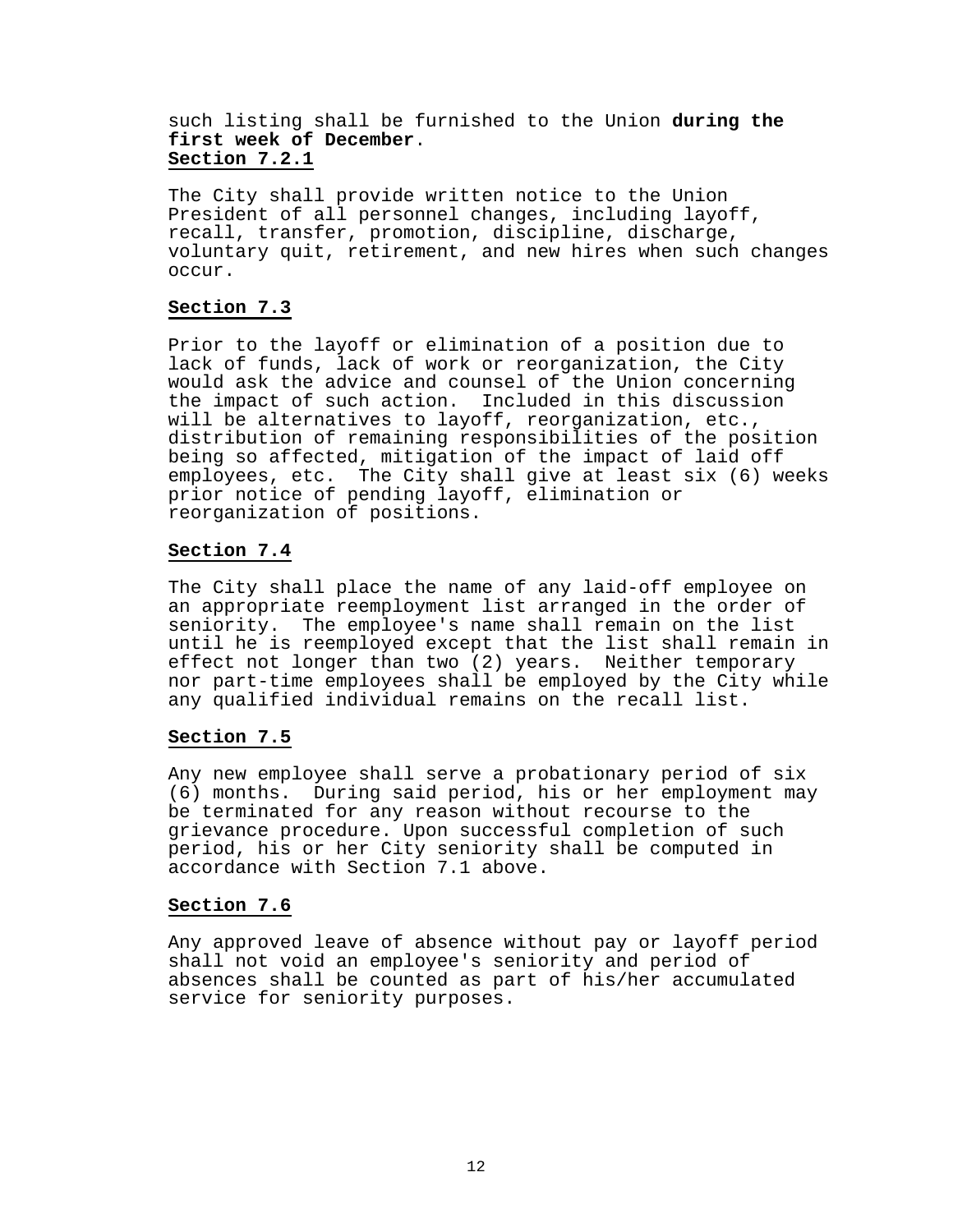#### **ARTICLE VIII APPOINTMENTS AND CLASSIFICATIONS**

#### **Section 8.1**

Before filling any vacancy or newly created position in the bargaining unit, the City shall post said position for a period of **ten (10)** working days and shall send a copy of such posting to the Union.

#### **Section 8.2**

In filling positions within the bargaining unit, the City shall give consideration to applicants from within the bargaining unit. If, in the judgment of the City, the qualifications are met by two or more applicants, the senior bargaining unit employee shall be awarded the position unless an outside applicant is significantly better qualified.

#### **Section 8.3**

The City shall provide to the Union the job description of any new or changed job in the bargaining unit as soon as it has been changed or created. The parties shall meet to negotiate the appropriate salary of any bargaining unit position which is either newly created or whose duties and responsibilities have been substantially changed after the effective date of this Agreement.

#### **Section 8.4**

Any employee may fill a position on an acting basis for a period not to exceed six (6) months and only when designated by the Mayor in writing. **Any employee performing work in the higher classification shall be paid at a rate ten percent (10%) higher than that of his/her current classification.**

#### **Section 8.5**

**For employees newly hired into a bargaining unit classification, once an offer is made and accepted, such employees will not receive any scheduled general wage increase until at least six months have passed from their date of hire.**

**Current bargaining unit employees who are promoted within the bargaining unit will not receive any scheduled general wage increase until at least six months have passed from the date of such promotion.**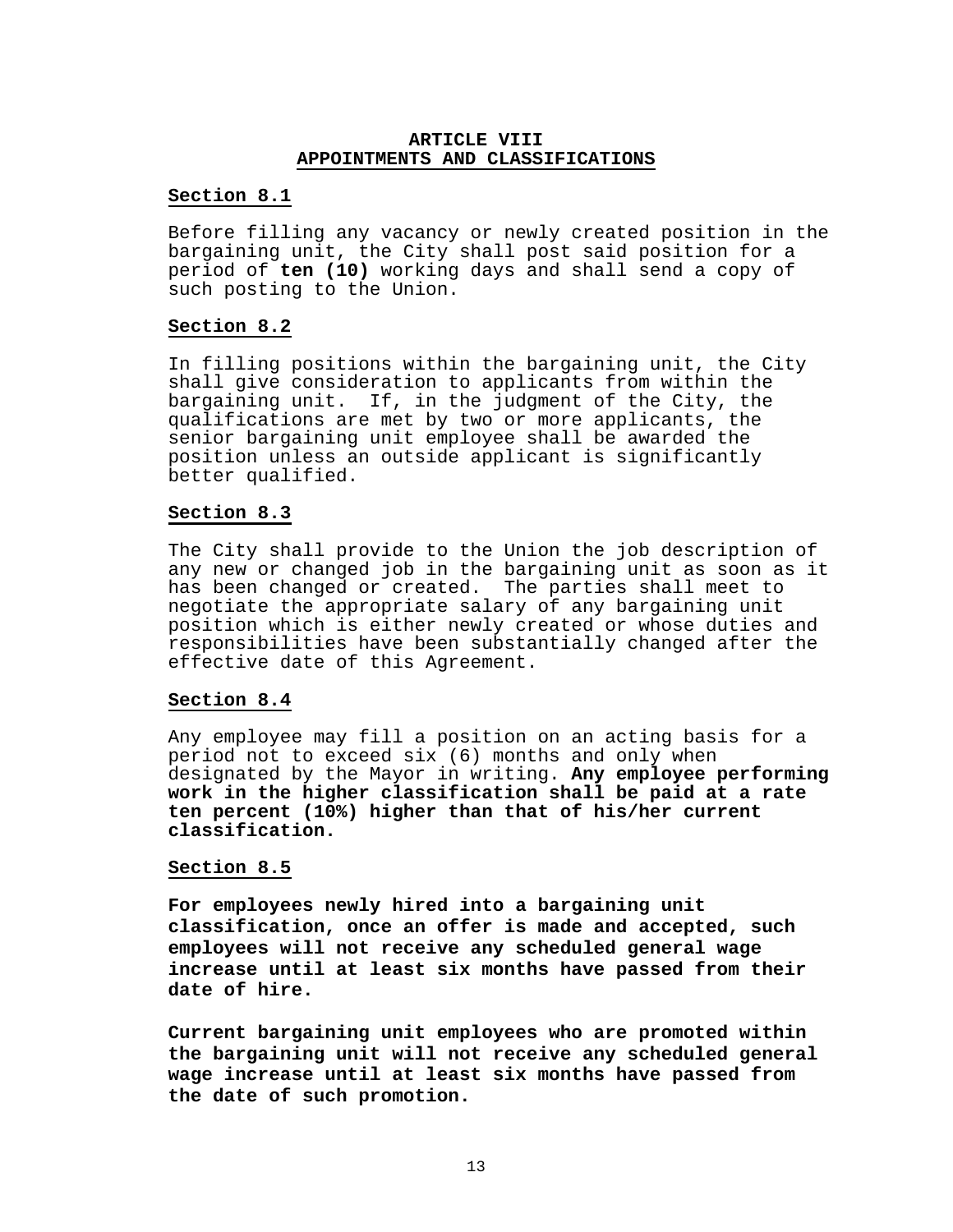**Under both scenarios mentioned above, at the end of this six month period, such employees will then begin to receive any negotiated general wage increase (and/or move to the negotiated job rate***)* **that may have occurred during this six month period and if no such general wage increase was scheduled, the employee will receive the next negotiated general wage increase on the subsequent July 1, of any given year.**

#### **ARTICLE IX UNION PRESIDENT**

#### **Section 9.1**

The Union President **or his/her designee** shall be allowed time off to discuss grievances and other union-related matters without loss of pay provided permission is granted by his/her supervisor. **Such permission shall not be unreasonably denied.**

# **Section 9.2**

When presenting grievances before appropriate authority, both **a local** union **officer** and **the** aggrieved party shall attend without loss of regular pay.

# **Section 9.3**

Members of the negotiation committee shall be given time off with pay during negotiating meetings held during the normal work day.

#### **ARTICLE X MANAGEMENT RIGHTS**

#### **Section 10.1**

a. Unless expressly and specifically limited, modified, abridged, or relinquished by a special provision of this Agreement, and whether exercised or not, the rights, powers and authority heretofore held by the City, pursuant to any Charter, general or special statute, ordinance, regulation, or other lawful provision, over the complete operations, practices, procedures, and regulations with respect to employees of the City shall remain solely and exclusively in the City.

b. The practice of allowing the Superintendent of Streets, the Assistant Superintendent of Streets, the Fleet Manager and the Administrator of the WPCA the use of a city vehicle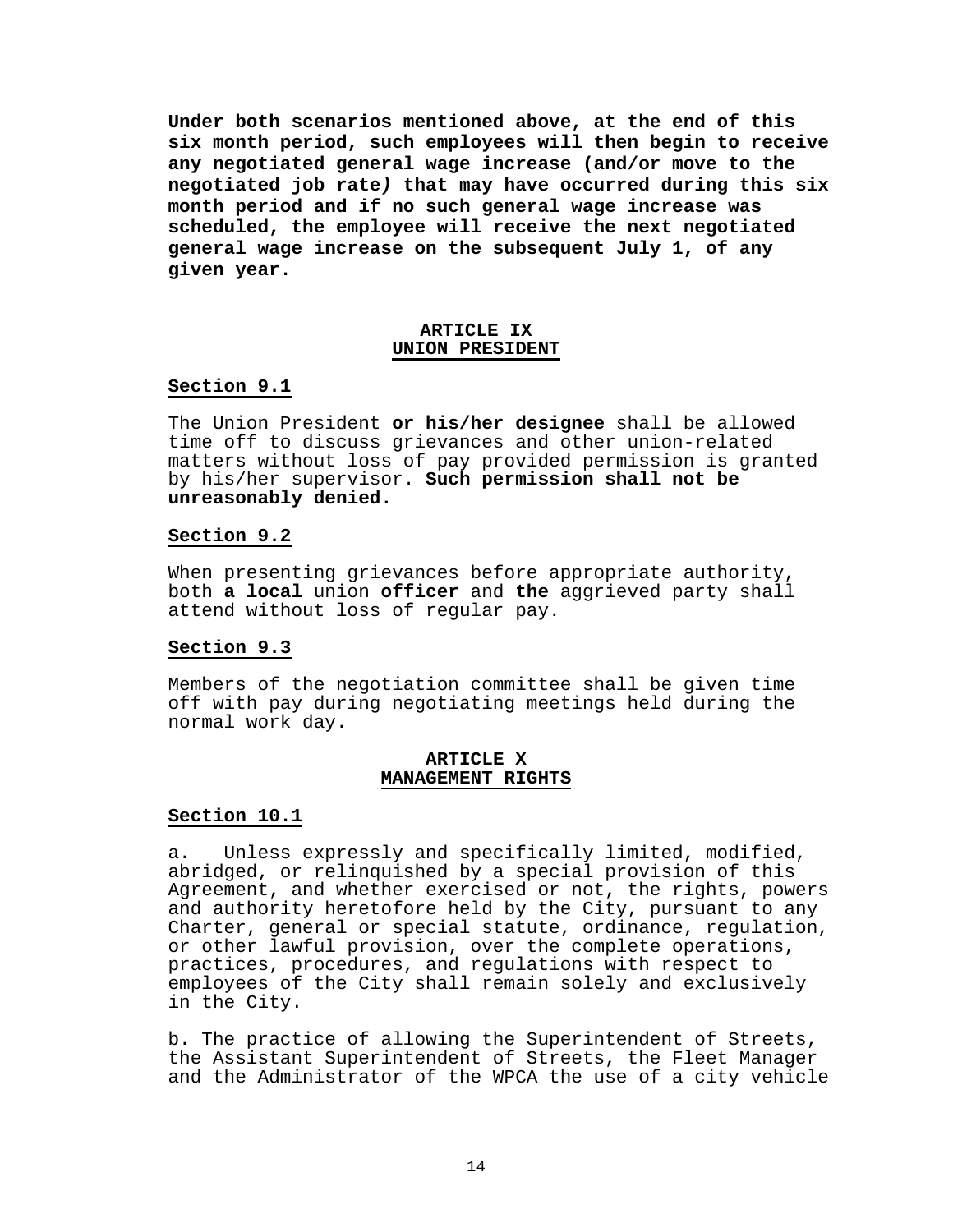to take home shall be eliminated for any employee hired after July 1, 2011.

#### **ARTICLE XI SAFETY AND HEALTH**

#### **Section 11.1**

Both parties to this Agreement hold themselves responsible for mutual cooperative enforcement of safety rules and regulations.

#### **ARTICLE XII LONGEVITY AND TUITION REIMBURSEMENT**

#### **Section 12.1**

Employees shall, in addition to their regular pay or any pay increases that may be provided, receive an additional five dollars (\$5.00) per week after each five (5) years of service. Such longevity pay increases shall be included in the weekly pay of the employees but shall not be a part of base wages or salary. There shall be six (6) such adjustments, with the final longevity pay increase occurring on the completion of thirty 30) years of service.

For purposes of calculating Longevity, "years of service" shall mean consecutive years of employment, without any break in service, in a full time position which is not publicly elected.

This section providing longevity payments for employees will not apply to any employee hired after July 1, 2011.

#### **Section 12.2**

The City shall reimburse full-time employees 75% of the cost of tuition, course registration fees and textbooks, up to a maximum of \$300.00 per course, for required courses in an approved, accredited college program leading to an Associate, Bachelor or Graduate degree, where that degree is directly related to the employee's current occupation.

Prior written approval of the degree program and each subsequent course must be obtained from the employee's Supervisor and the Mayor, to be considered for tuition reimbursement. Official evidence of course completion with a satisfactory grade of "C" or its equivalent, or higher, must be achieved to qualify for reimbursement. Original receipts must be provided for qualified expenses. Reimbursement shall be by separate check.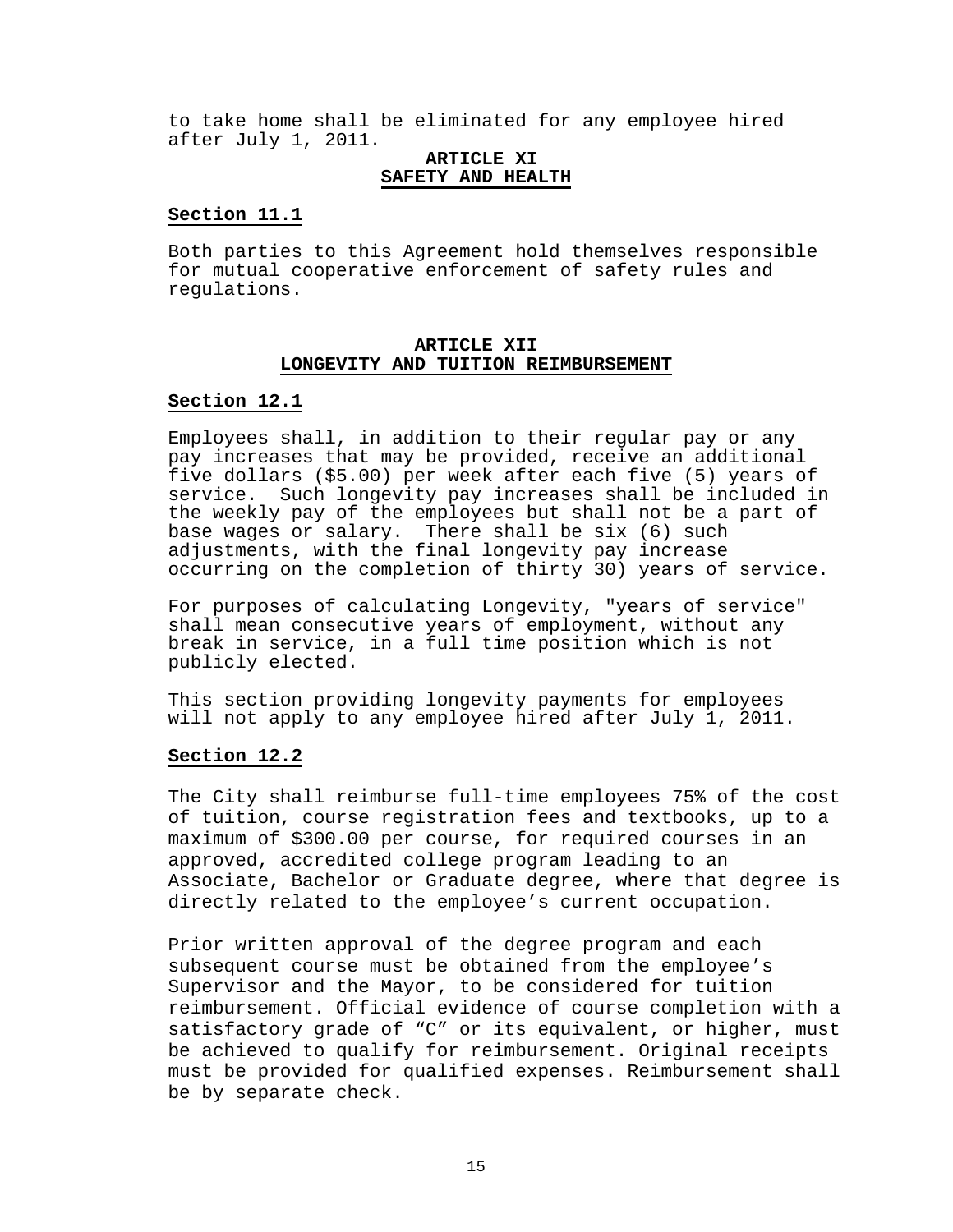The maximum reimbursement permissible is limited to three courses per semester for Undergraduate programs and no more than 2 courses per semester for Graduate programs. Neither class attendance or course work will interfere with an employee's job performance, schedule of hours or availability to work hours necessary for the efficient operation of the Department, as determined by the Mayor.

#### **ARTICLE XIII BULLETIN BOARDS**

#### **Section 13.1**

The City shall permit the use of all bulletin boards located in their respective departments by the Union for posting of notices concerning Union business.

#### **Section 13.2**

**The City shall give to each present employee and to each such new employee when he/she is hired, a copy of this contract at no cost to the Union.**

# **ARTICLE XIV SALARY**

#### **Section 14.1**

Salaries for each year of this Agreement for bargaining unit positions covered by this Agreement are set forth in Schedules A, B and C attached hereto and made a part of this agreement.

# **Section 14.2**

During the term of this Agreement any newly created bargaining unit position shall be evaluated and placed in the salary schedule in accordance with the 1994-95 wage study criteria, or any modifications to said criteria that have been agreed to by the parties.

#### **ARTICLE XV GRIEVANCE PROCEDURE**

**Section 15.1 – Purpose**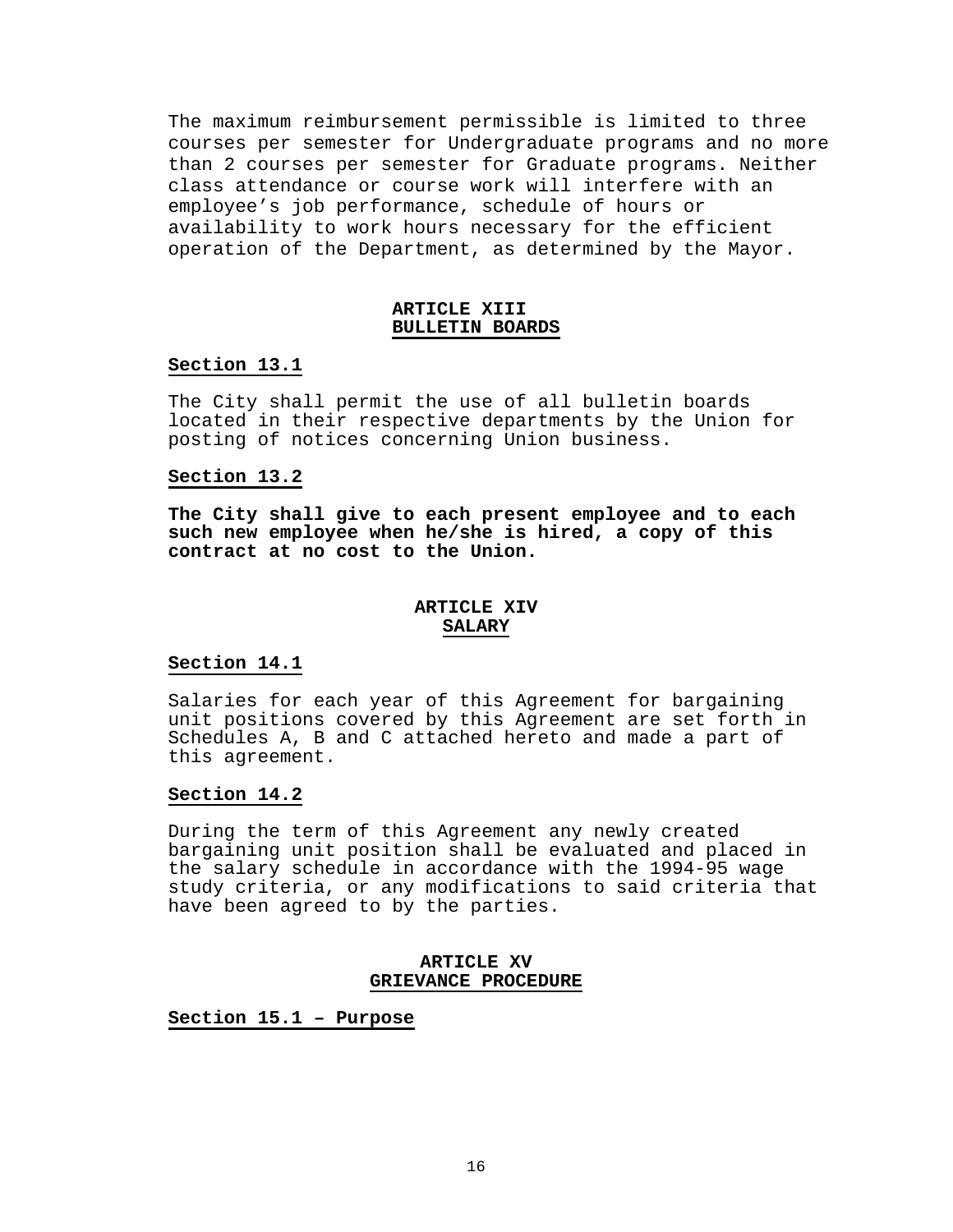The purpose of the grievance procedure shall be to settle employee grievances on as low an administrative level as possible so as to insure efficiency and employee morale. **Section 15.2 - Definition**

A grievance, for the purpose of this procedure, shall be considered to be a complaint concerned with:

- a. Discharge, suspension or other disciplinary action.
- b. Charge of favoritism or discrimination.
- c. Interpretation and application of rules and regulations and policies of the City Hall Departments.
- d. Matters relating to the interpretation and application of the Articles and Sections in this Agreement.

#### **Section 15.3 - Procedure**

A grievance must first be discussed orally by the grievant and his/her immediate supervisor in an attempt to resolve it before it is officially filed. However, a grievance must be filed, in writing, at Step 1 within fifteen (15) working days of the Union's or the employee's gaining knowledge of the event giving rise to it, but no later than thirty (30) calendar days from said event. If not so filed, the grievance shall be considered waived.

#### **Step 1**

Any grievant shall reduce the grievance to writing and submit it to his/her immediate supervisor who shall render a decision thereon, in writing, to the grievant and his/her representative, if any, within five (5) working days after the date of filing.

#### **Step 2**

If the grievant and his/her representative, if any, are not satisfied with the decision rendered at Step 1 and wishes to move it to Step 2, he/she or his/her representative, if any, shall submit the grievance, in writing, to the Personnel Director within five (5) working days after the date of the decision rendered at Step 1. The Personnel Director shall set a meeting date with the grievant and his/her representative, if any, within five (5) working days of receipt of the grievance, and shall render a decision thereon, in writing, to the grievant and his/her representative, if any, within (5) working days after the above-mentioned meeting.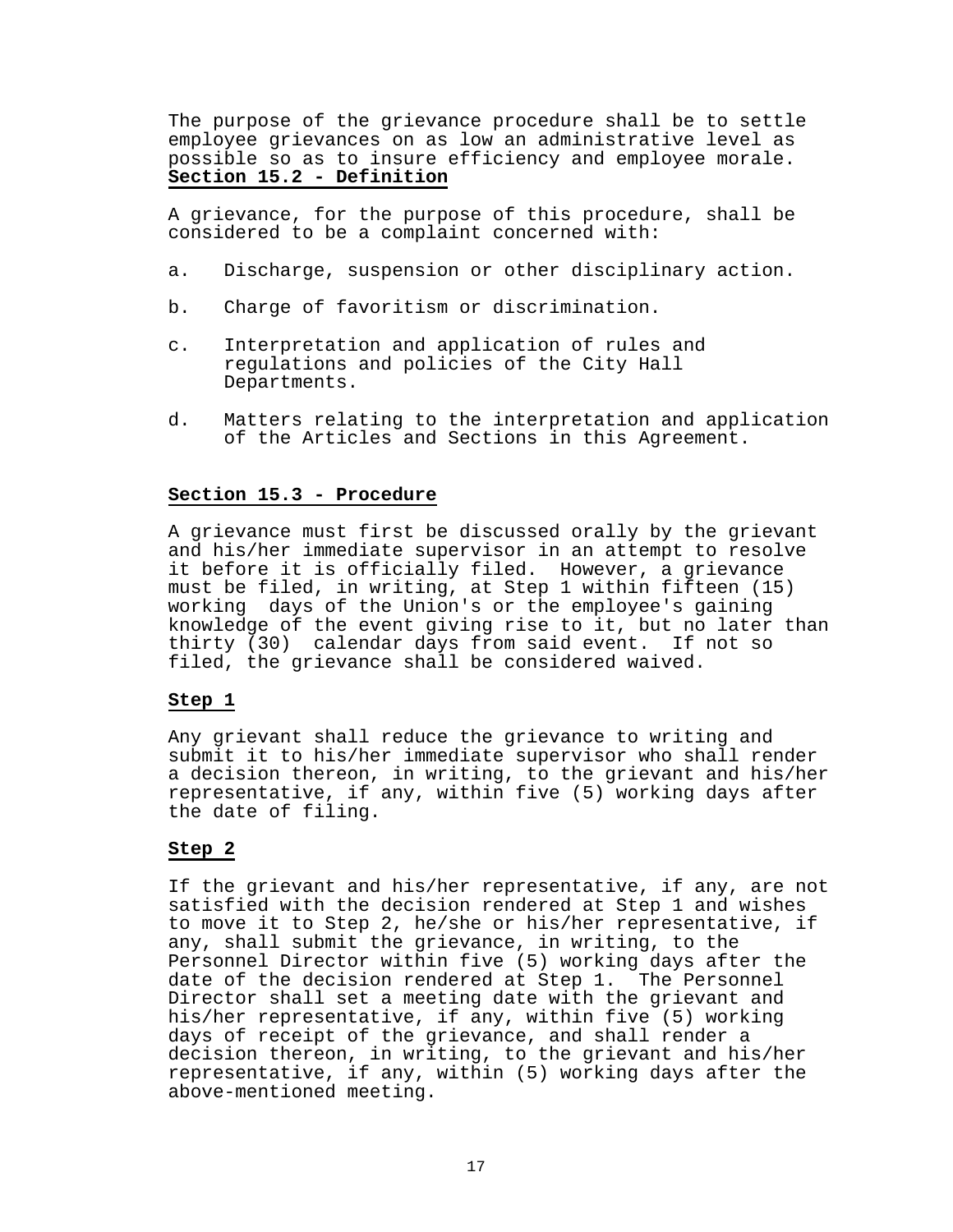#### **Step 3**

If the grievant and his/her representative, if any, are not satisfied with the decision at Step 2, and wishes to move it to Step 3, he/she or his/her representative, if any, shall submit the grievance, in writing, to the Board of Councilmen or its designated committee within five (5) working days after the date of the decision rendered in Step 2. The Board of Councilmen or its designated committee shall set a meeting date with the grievant and his/her representative, if any, and shall render its decision in writing to the grievant and his/her representative, if any, within ten (10) working days after the above-mentioned meeting.

#### **Step 4**

If the **Union is** not satisfied with the decision at Step 3 and the grievance concerns the interpretation or application of any of the provisions of this Agreement, **the Union may elect** to move it to Step 4, shall submit it to the State Board of Mediation and Arbitration within fifteen (15) working days after the decision in Step 3, and the decision rendered by the Board shall be final and binding upon the parties.

The Union will advise the Personnel Director in writing of the final disposition of all grievances, i.e., those withdrawn or sent to arbitration, within the above fifteen (15) working day period.

# **Section 15.4 - Recording of Minutes or Testimony**

Either party shall have the right to employ a public stenographer or use a mechanical recording device at any step in the procedure.

#### **Section 15.5 - The Union as Complainant**

**The** Union, shall be entitled to submit grievances in the name of **the bargaining unit** in the same manner as is provided herein for employees.

#### **Section 15.6 - Time Extensions**

Time extensions beyond those stipulated in this grievance procedure may be arrived at by mutual agreement of the parties concerned.

#### **Section 15.7 – Settlement**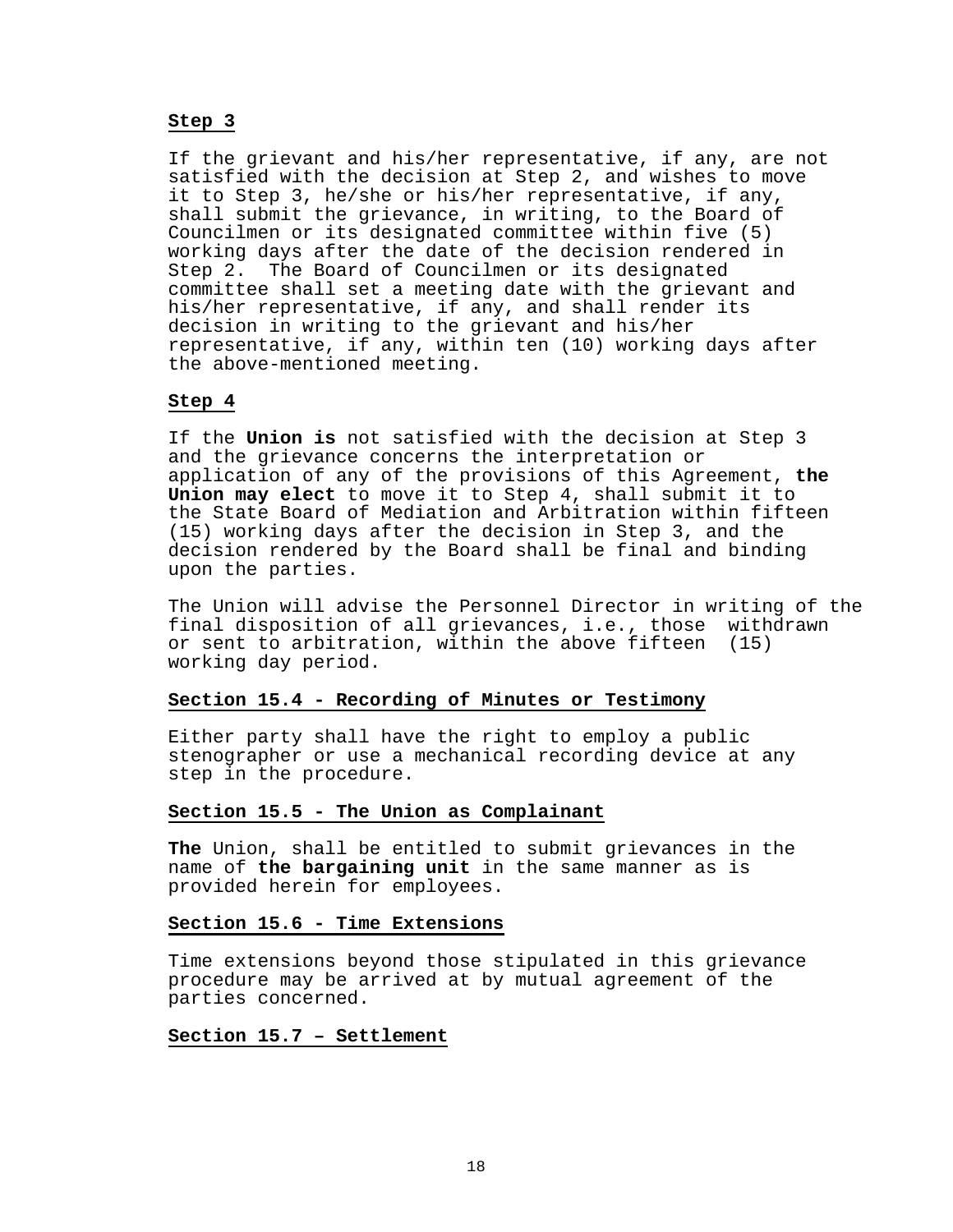Once a grievance has been settled, it shall go into effect immediately.

#### **Section 15.8 - Witnesses at Hearings**

The Union agrees to be reasonable with the use of witnesses.

#### **Section 15.9**

Any arbitrator or arbitration panel shall be limited by and shall give effect to all terms of this Agreement and shall have no power to add to, subtract from, or in any way modify the terms of this agreement.

#### **Section 15.10**

**No employee(s) shall be required to meet with management regarding a grievance adjustment without Union participation.**

# **ARTICLE XVI MEDICAL COVERAGE**

#### **Section 16.1**

Each employee and each retiree entitled to benefits shall receive medical insurance coverage for themselves and their dependents under the **Cigna's Open Access Plus (POS)** with a \$15.00 co-pay for Home and Office and Preventative Care with an unlimited maximum; \$50.00 co-pay for Emergency Room Care; \$100.00 co-pay per In-Patient Hospital Admission and Out-Patient Hospital Services; Out of Network Services provided with \$300.00 individual, \$600.00 two person family, and \$750.00 three person or more family deductible and a co-insurance rate of 20% on the next \$6000.00 (individual), \$12000.00 (two person family), \$15000.00 (three person or more family) of covered expenses with an in network unlimited lifetime maximum and an out of network maximum of \$1,000,000.00. **Cigna's** three tier prescription Co-Pay Prescription Drug Ride with a \$5.00 co pay for generic/\$15 co pay for listed/\$25 co pay for unlisted drugs, Thirty (30) day supply, with a \$2000.00 calendar year maximum. Two co pays from the appropriate category will purchase up to a **90** day supply via mail order.

- a.) **Anthem** full payment Dental Rider including Riders A, B, C, and D;
- b.) **Cigna** Vision Plan;

The HSA (Health Savings Account) plan described below shall become the core insurance plan. For any bargaining member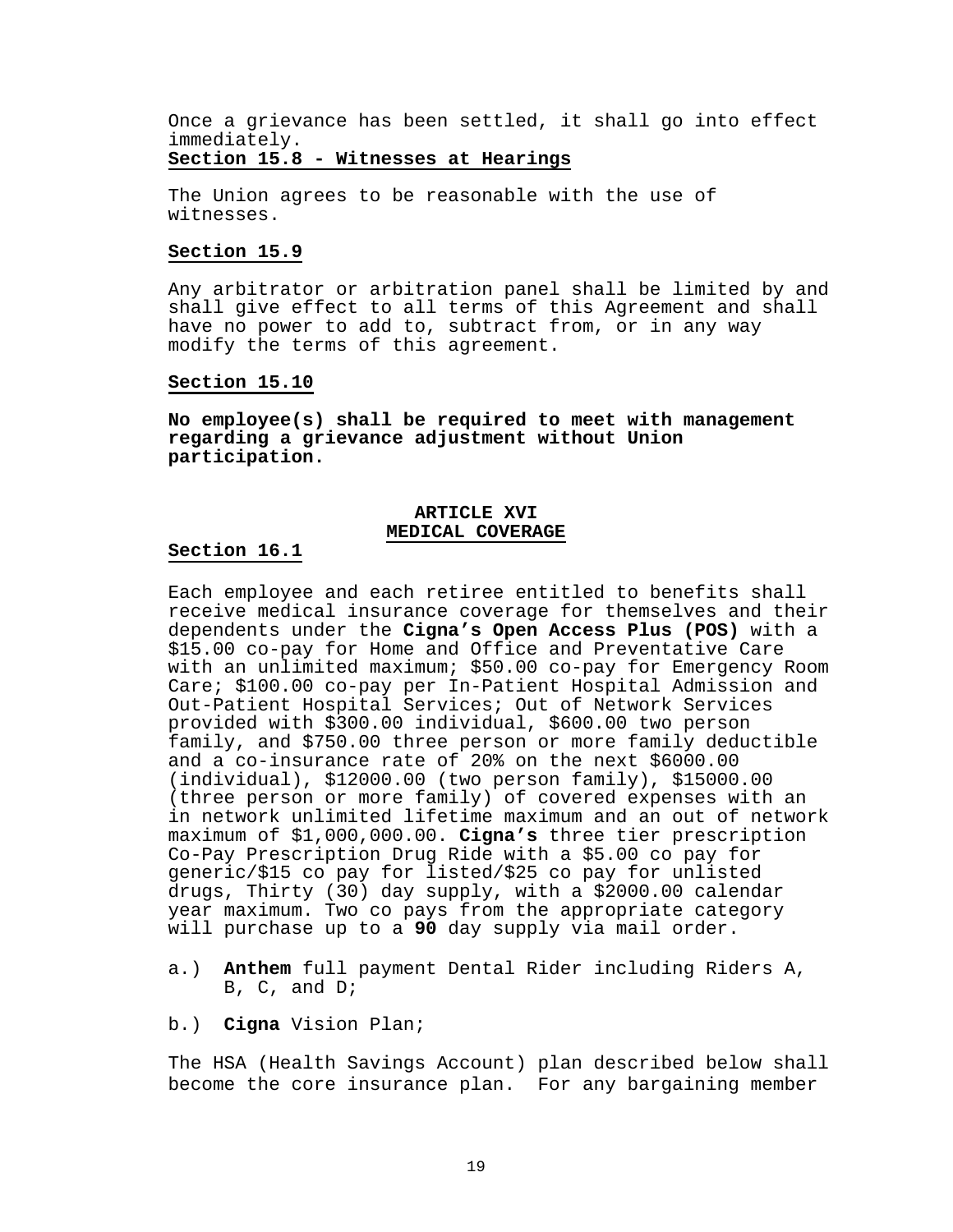wishing to remain in the Copay PPO plan, the City will contribute toward the cost of that plan, an amount equal to the sum of the following two amounts: 1) the dollar amount contributed by the City toward the premium of the HSA plan for the bargaining members coverage level (single, twoperson or family coverage); and 2) the dollar amount contributed by the City toward the HSA deductible, for the bargaining members coverage level. Any bargaining member remaining enrolled in the Copay PPO plan shall pay the full difference between the dollar amount contributed by the city and the full cost of the Copay PPO plan.

Any employee who is employed full time currently receiving Medicare benefits or any employee currently receiving Veterans benefits shall remain in the non-high deductible PPO and shall pay the same percentage as those enrolled in the HDHP HSA (i.e. **12.5%, 13%, 13.5%** as the case may be) of the cost of the PPO. Employees currently receiving Veterans benefits may also elect to enroll in HDHP however they should be aware of the timing of HSA contributions to avoid potential tax penalties.

# **Section 16.2**

# HIGH DEDUCTIBLE HEALTH PLAN (HDHP) WITH HEALTH SAVINGS ACCOUNT (HSA) PPO

A. Each employee shall be entitled to medical insurance coverage for themselves and their dependents under a \$2000/4000 High Deductible Health Plan (HDHP) with \$0/15/30 post deductible Prescription Co-Pays as follows:

| Single deductible               | \$2,000                                                                                |
|---------------------------------|----------------------------------------------------------------------------------------|
| Family deductible               | \$4,000                                                                                |
| Coinsurance                     | After deductible is met plan<br>pays 100% in network; 80%<br>out of network (OON)      |
| Single out of<br>pocket maximum | \$5,000 (includes deductible<br>and OON coinsurance and Post<br>Deductible RX Copays)  |
| Family out of<br>pocket maximum | \$10,000 (includes deductible<br>and OON coinsurance and Post<br>Deductible RX Copays) |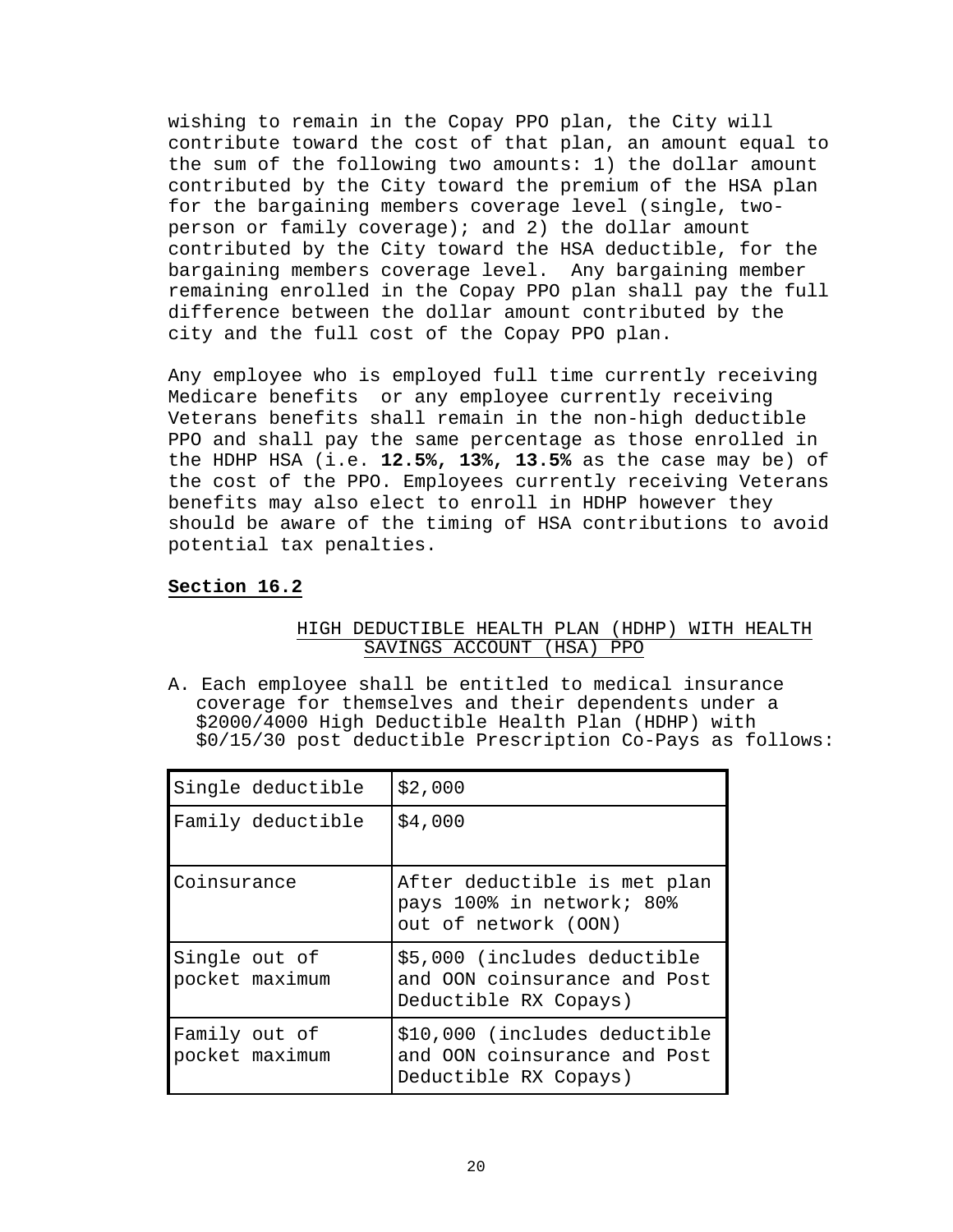| In-Network<br>Preventive Visits   | 100% (not subject to<br>deductible)                              |
|-----------------------------------|------------------------------------------------------------------|
| In-Network Office<br>visit        | 100% after deductible                                            |
| In-Network<br>Hospital/Outpatient | 100% after deductible                                            |
| In-Network Therapy                | 100% after deductible                                            |
| Post Deductible Rx                | \$0 Generic/ \$15 Preferred<br>Brand/\$30 Non-Preferred<br>Brand |
| City HSA Account<br>Funding       | 50% (\$1000 Single/\$2000<br>Family)                             |

- a) **Anthem** full payment Dental Rider, including Riders A, B, C, and D;
- b) **Cigna** Vision Plan 98;
- B. Effective July 1, **2014** the City shall pay **eighty seven and one half percent (87.5%)** and employees and retirees shall pay **twelve and one half percent** of the cost of coverage under the HDHP HSA.

Effective July 1, **2015** the City shall pay **eighty seven percent (87%)** and all employees and retirees shall pay **thirteen percent (13%)** of the cost of coverage under the HDHP HSA.

Effective July 1, **2016** the City shall pay **eighty six and one half percent (86.5%)** and all employees and retirees shall pay **thirteen and one half percent (13.5%)** of the cost of coverage under the HDHP HSA.

C. Effective July 1, 2012 and thereafter the City shall fund fifty percent (50%) of the applicable deductible for employees and retirees covered under the HDHP HSA set forth above. Said amount shall be paid by depositing that amount into each employees and retirees HSA account during the month of July at a bank chosen by the City. This participation by the City is a means of partially funding of the deductible and is not considered insurance under the HDHP PPO.

Any employee who terminates employment before the end of any year for which the City has paid the deductible shall repay a proportional portion of the deductible to the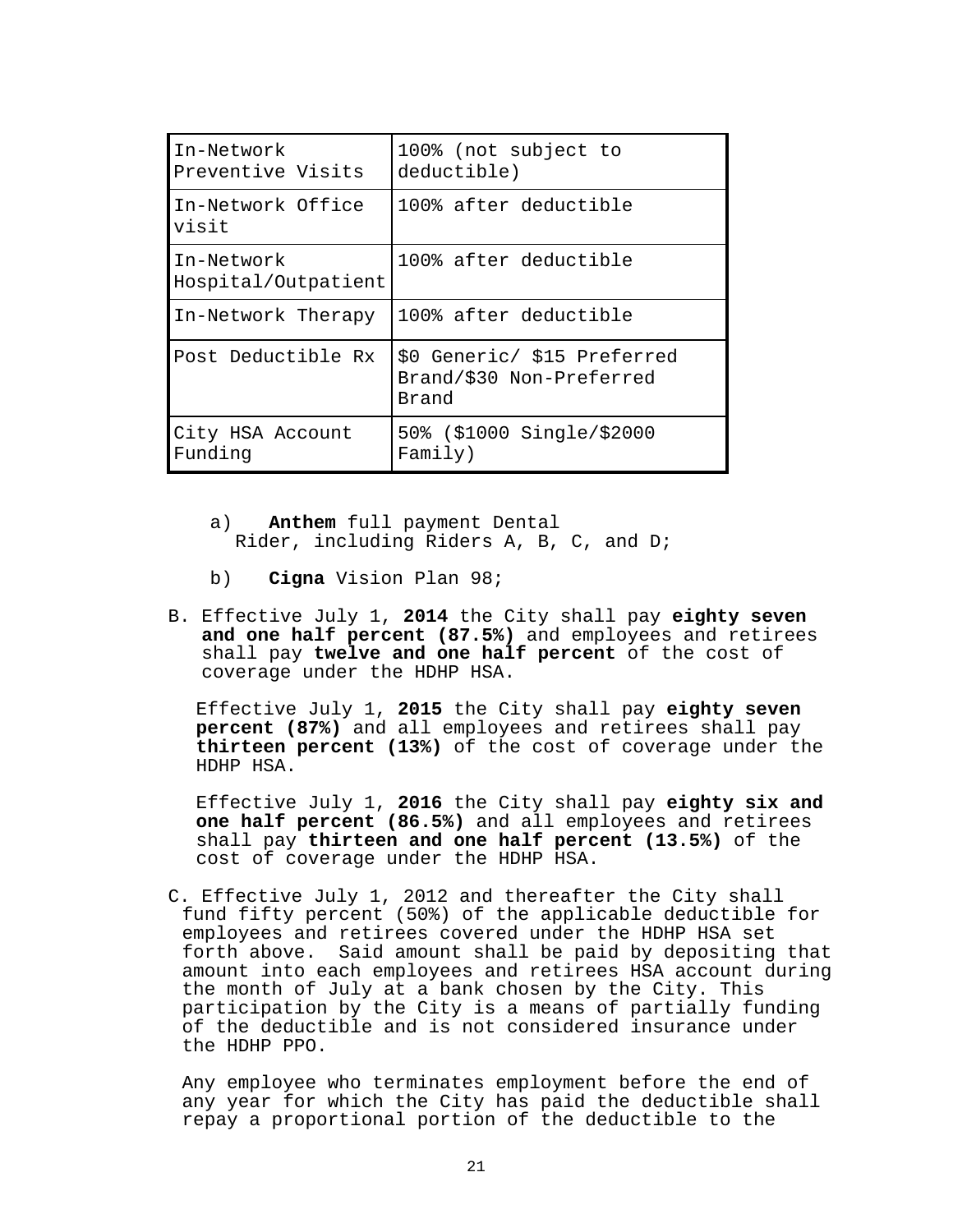#### City.

 D. **An HRA shall be made available for any employee who is precluded from participating in the HSA because the individual receives Medicare and/or Veteran's benefits and the annual maximum reimbursement by the City shall not exceed the City's annual contribution for those in the HSA.** Any employee who is employed full time currently receiving Medicare benefits or any employee currently receiving Veterans benefits shall remain in the nonhigh deductible PPO and shall pay the same percentage as those enrolled in the HDHP HSA (i.e. 12.5%, 13%, or 13.5%<br>as the case may be) of the cost of the PPO. Emplovees as the case may be) of the cost of the PPO. currently receiving Veterans benefits may also elect to enroll in HDHP however they should be aware of the timing of HSA contributions to avoid potential tax penalties.

**E. Notwithstanding any provision of this Article, medical insurance shall not be provided to any employee (or his/her spouse, or dependents) who began his/her employment after July 1, 2014 and whose employment is thereafter terminated for any reason including retirement.**

#### **Section 16.3**

The City reserves the right to change insurance carriers provided that the level of benefits and services are substantially equal to or better than current coverage. The City agrees that prior to any such change it shall discuss the change with the Union.

#### **Section 16.4**

Any employee who waives coverage of all health care benefits and who isn't receiving such benefits through a spouse who is employed by the City or the Torrington Board of Education shall receive a payment of \$400 Dollars payable at the end of each year for which such coverage has been waived. In order to waive coverage an employee must present proof of medical coverage from another source.

# **ARTICLE XVII LIFE INSURANCE**

#### **Section 17.1**

The City shall provide Group Term Life Insurance in the amount of fifty thousand (\$50,000) dollars, which will be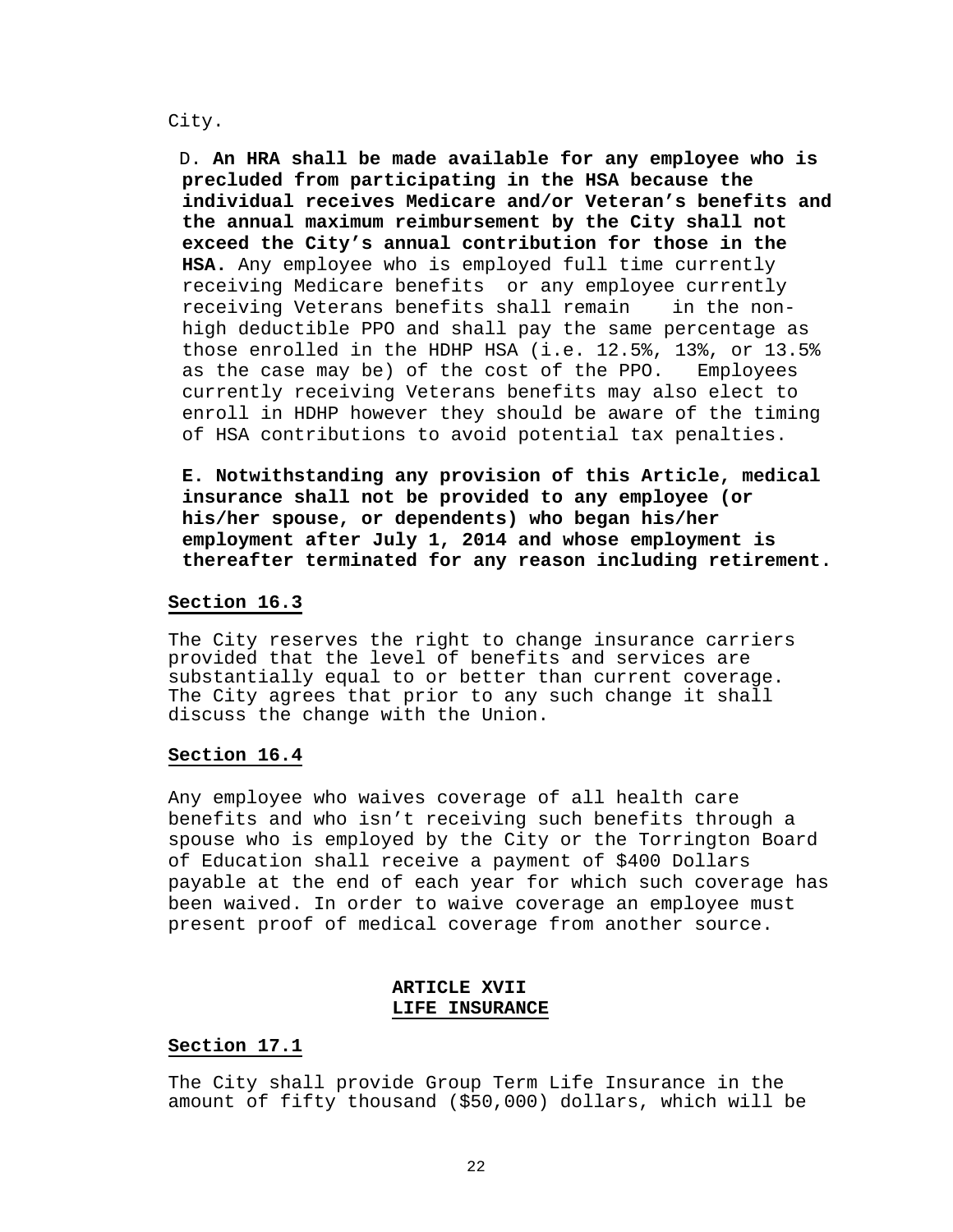reduced upon retirement under the provision of the Municipal Employee's Pension Plan to **fifteen thousand (\$15,000)** dollars. **Section 17.2**

**Employees shall be permitted to purchase additional Term Life Insurance referenced in Section 17.1 above up to a maximum of fifty thousand (\$50,000) dollars at a flat rate similar to the City's group cost under the following** 

- **conditions: 55% of bargaining unit members purchase the additional**
- No medical exam will be required if enrolled during the initial enrollment period;
- **the initial enrollment period; Employee payment shall be made by payroll deduction.**

#### **Section 17.3**

With respect to the benefits related in Section 17.1 above, the City shall provide an Accidental Death and Dismemberment Benefit for employees.

#### **ARTICLE XVIII WORKERS COMP SUPPLEMENT**

#### **Section 18.1**

**If an employee loses time because of sickness or injury for which he is entitled to compensation under the Workers' Compensation Act, he/she shall receive benefits equal to normal full pay, for the period of such sickness, not to exceed one year, with the City making the difference in the amount of such Workers' Compensation received and the normal amount of his/her weekly City compensation.**

#### **ARTICLE XIX RETIREMENT**

#### **Section 19.1**

The existing Pension and Retirement provisions, with respect to City employees covered by this Agreement, shall continue with the following changes and additions.

#### **Section 19.2**

a. Any bargaining unit member who was employed by the City on July 1, 1994 and who is not a participant in any City pension plan shall have the option of joining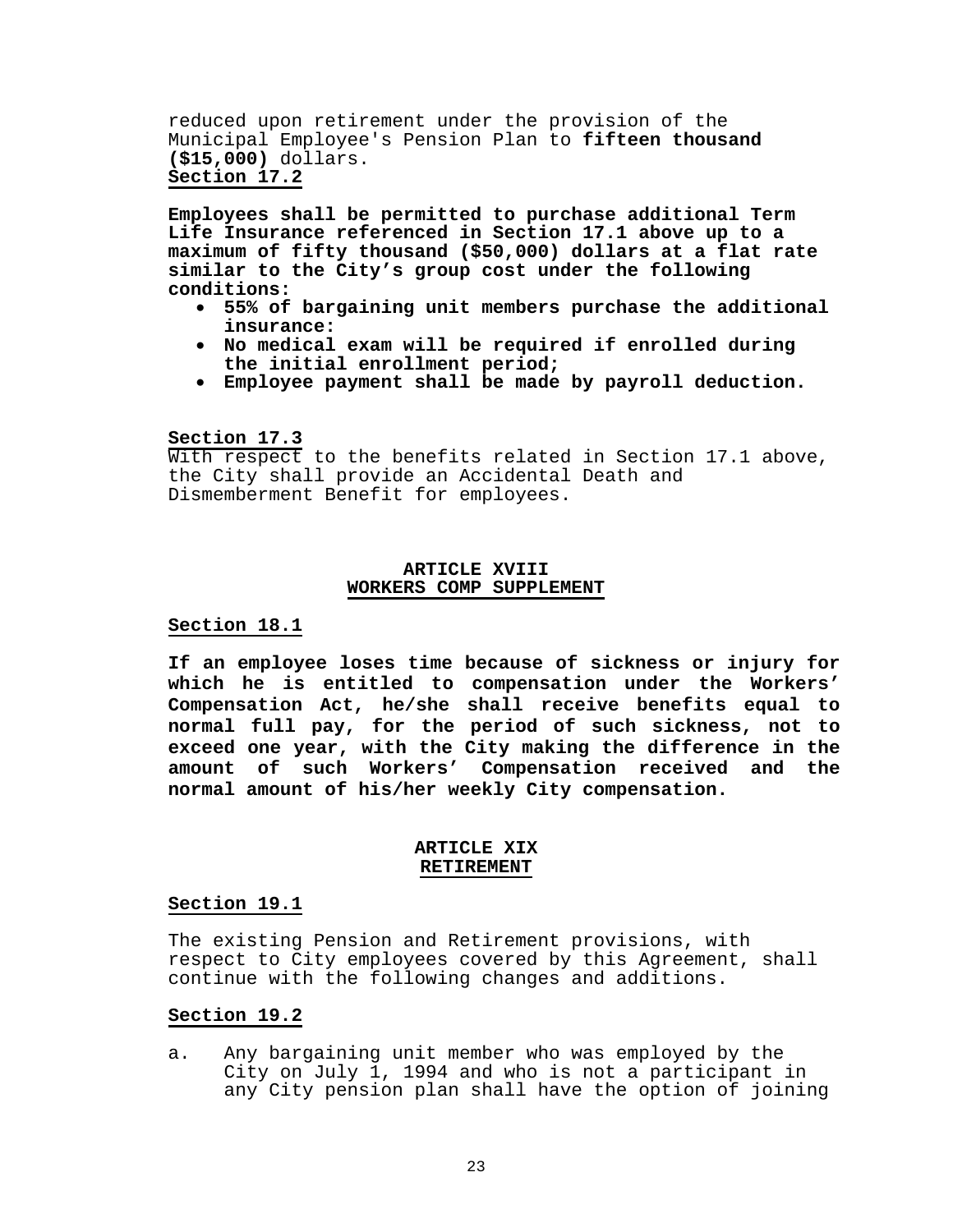this plan. Any such employee shall exercise the option on or before June 30, 1995 and, if the option is exercised, may pay to the pension fund an amount equal to the total contribution he/she would have paid into the fund had he/she participated from his or her date of hire, together with the interest which would have been earned by said contributions. Said payment shall be made either in a lump sum or through a payroll deduction plan not to exceed four (4) years from the date the option was exercised.

- b. Any bargaining unit member who was employed by the City on July 1, 1994 and on said date was a participant in the City pension plan shall continue said participation.
- c. Any bargaining unit member hired by the City after July 1, 1994 but prior to September 30, 2009 shall become a participant in the pension plan.
- d. Each participant shall contribute five percent (5%) of gross weekly earning to the fund.
- e. Any bargaining unit member hired after September 30, 2009 shall not be a participant in the pension plan described in this Article but shall have as his/her exclusive retirement vehicle, the Defined Contribution Plan as generally described Section 19.20.

#### **Section 19.3**

For purposes of this article, and subject to the provisions of 19.2 c., "years of service" shall mean the lesser of the number of years of consecutive uninterrupted employment by the City of Torrington in a full time position which is not publicly elected or the number of such years for which the employee has made the full annual contribution to the plan.

#### **Section 19.4**

The employer may retire any employee who has reached the age of sixty-five (65), who is unable to perform his/her regular duties.

#### **Section 19.5**

Pension calculations shall be based on the highest year's gross annual earnings of any of the last three (3) years of service**.** Any employee who shall have completed five (5) years of service with the City of Torrington and who thereafter has his/her employment terminated shall, upon reaching the age of sixty-five (65), be entitled to a pension, the amount of which shall equal two percent (2%)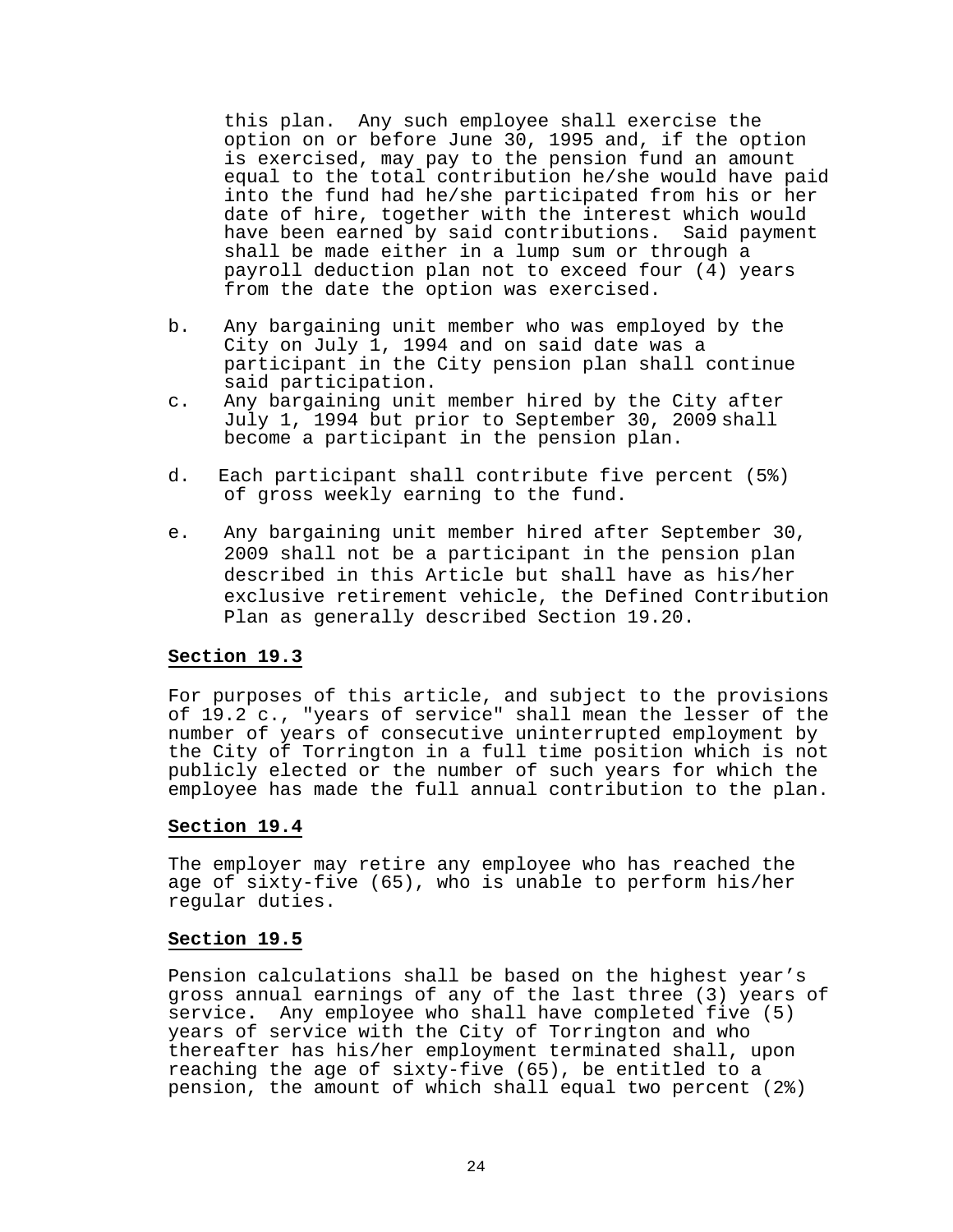per year for the number of years of completed service with the City of Torrington.

Any employee who retires and elects a calendar year as the basis of his/her pension calculation pursuant to Section<br>19.5 shall be deemed to have received a wage increase of 2% for any portion of that year during which he/she received no wage increase.

#### **Section 19.6**

The minimum pension payable to each individual who retires after the date of this agreement shall be computed at twenty dollars (\$20) per month times total years of service, provided that any such years of service in excess of thirty-five (35) shall not be used to compute said minimum pension.

# **Section 19.7**

Any employee who shall die before reaching the age of sixty-five (65) years, upon the sixty-fifth (65th) anniversary of his/her birth, the spouse of said employee, if he or she then be married, shall until his or her death or remarriage receive a sum equal to one-half  $(1/2)$  of the sum which the employee would have received had he/she lived. If said member leaves no spouse surviving then such payments will be made to any children surviving, as defined below.

#### **Section 19.8**

Upon the death of any employee after his/her regular retirement age, if he/she be then retired and receiving a pension, or if he/she not be retired, but has qualified for such pension in all other respects, upon his death, the spouse of such employee shall, until death or remarriage, receive a sum equal to seventy-five percent (75%) of the sum to which the employee would have received had he lived. If such members leaves no spouse surviving, such payments will be made to any children surviving as defined below.

#### **Section 19.9**

Children of deceased employees who are entitled to benefits shall receive such payment until they reach the age of eighteen (18), except that children who are full-time students shall continue to receive such payments until they reach the age of twenty-three (23).

#### **Section 19.10**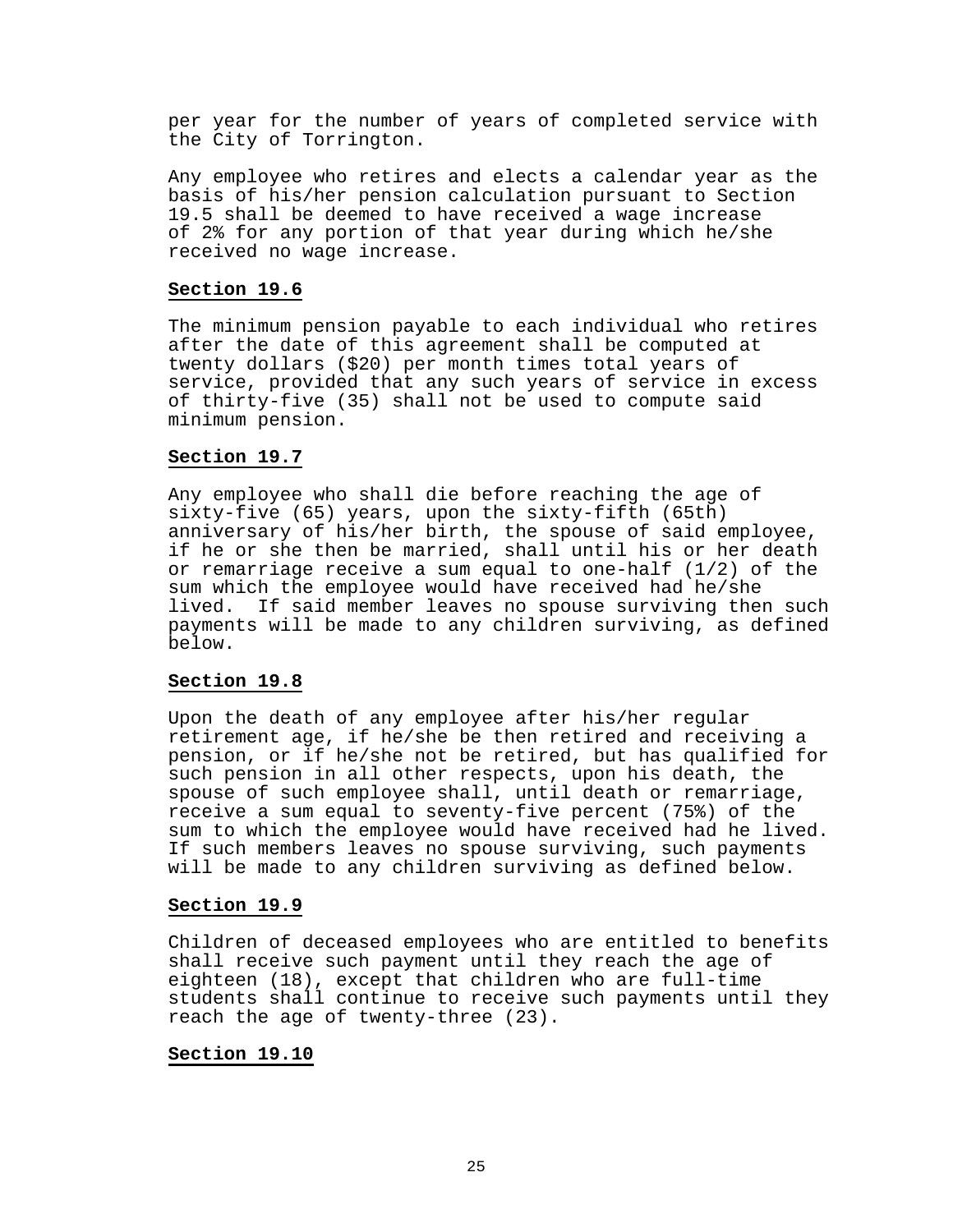**a.) Any vested member of the plan who shall die while an active employee or who shall terminate his/her employment for any reason shall, upon written request withdraw from the pension plan, be repaid all his/her contributions paid into the Pension Fund together with interest thereon at the rate of four (4) percent per annum compounded annually. All such request whether from an employee or his/her survivors shall be made in writing, within sixty (60) days** 

b.) Employees who terminates their employment for any cause before having completed five (5) years of service with the City of Torrington, shall, upon such termination, be repaid all of his/her contributions paid into the Pension Fund together with interest thereon at the rate of four percent (4%) annum, compounded annually.

#### **Section 19.11**

Employees entering the Pension Plan as the result of this Agreement shall not have their benefit upon retirement integrated with the benefits of the Federal Insurance Contributions Act.

#### **Section 19.12**

A. An employee who retires under the provisions of this Plan at age sixty-five (65) or later shall have the following benefits continued for the benefit of his/her spouse until such spouse reaches the age of sixty-five (65) years: Blue Cross; Blue Shield and Major Medical Insurance as then provided in the appropriate health insurance articles of the respective collective bargaining agreements.

B.1. Subject to the provisions of Section 16.1B, the Citywill provide all the medical coverage to current and future retirees until the retiree reaches age 65, which is provided to active bargaining unit employees.

2. Subject to the provisions of Section 16.1B, the City will provide to the spouse of a retiree until age 65 and other family members of the retiree, while eligible, all the medical coverage which is provided to active bargaining unit employees even though the retiree is age 65 or older.

3. If a retiree either prior to or after reaching age 65, takes other employment which provides equivalent medical coverage, any of the medical coverage provided by the City of Torrington in paragraphs 16.1 and 16.2 above, shall cease during the term of that other employment or any other future employment. The retiree shall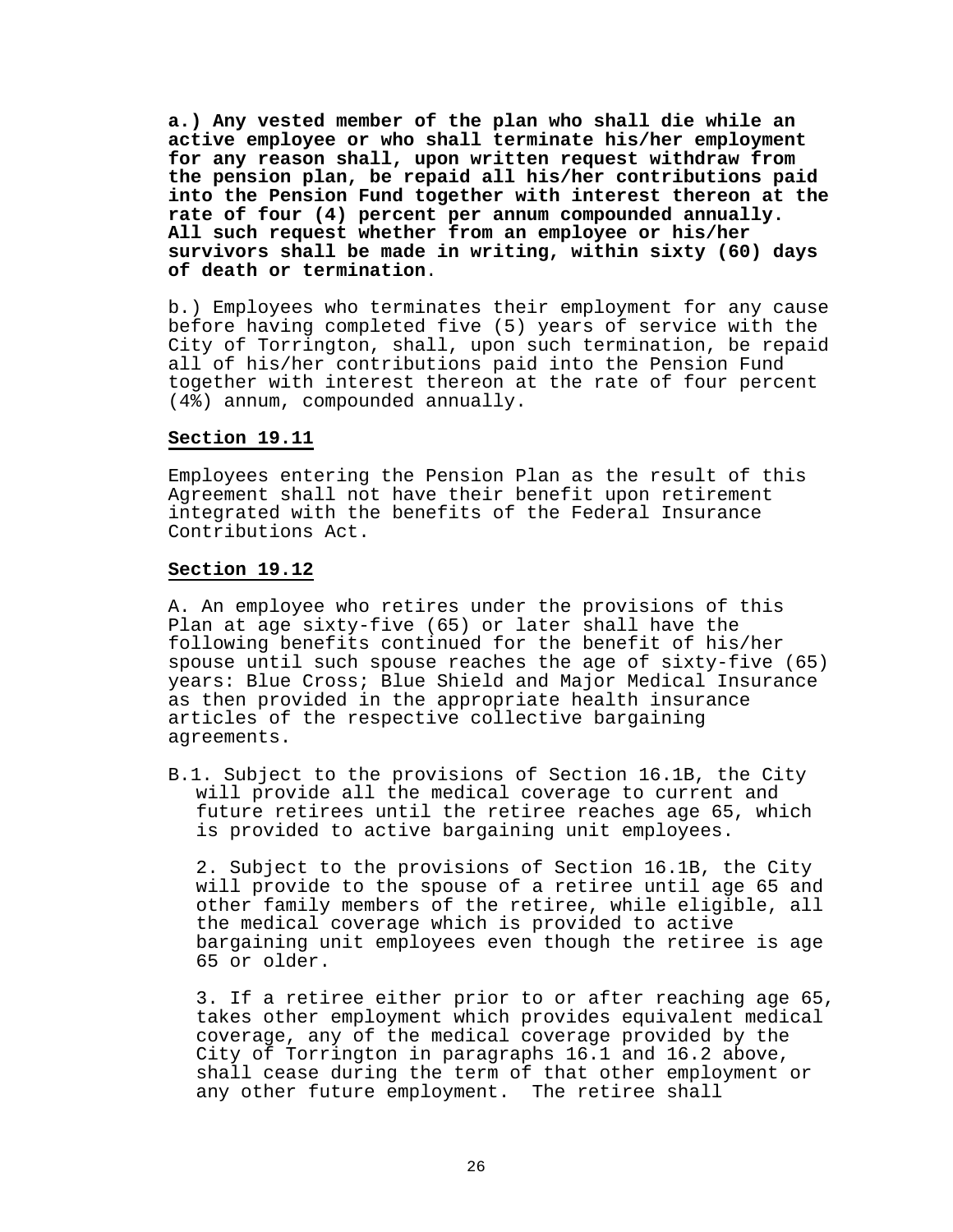immediately give notice of said equivalent medical coverage to the City's Comptroller's Office. However, if written notification is given to the City by the retiree, spouse or eligible family member by certified mail, return receipt requested, that the retiree is no longer employed or that the employee no longer has equivalent medical coverage, the City shall have its insurance carrier resume the dropped coverage when eligibility exists, as soon as the insurance carrier is able to put the coverage into effect.

#### **Section 19.13**

An employee who retires under the provisions of this Plan and/or spouse, both having reached sixty-five (65) years, the following benefits shall be continued until the death of both: Connecticut Blue Cross 65 High Option and Blue Shield 65 Plan 81.

#### **Section 19.14**

Any employee who has completed twenty-five (25) years of service and age sixty (60) shall, upon his written application be retired on an annual pension, payable monthly from the Pension Fund, equal in amount to not less than one-half (1/2) **pay** plus an additional two per cent (2%) of pay for each completed year of service in excess of twenty-five (25) years.

# **Section 19.15 Early Retirement**

a.) Any employee who has completed twenty-five (25) or more years of service and who is at least age fifty-five (55) shall upon his/her written application be retired on an annual pension, payable monthly from the Pension Fund equal to his/her benefit accrued to such early retirement date, and reduced by two and one-half percent (2.5%) for each year that early retirement precedes age sixty (60) on the following basis:

|       | PERCENT OF ACCRUED BENEFIT | AGE |
|-------|----------------------------|-----|
| 100%  |                            | 60  |
| 97.5% |                            | 59  |
| 95.0% |                            | 58  |
| 92.5% |                            | 57  |
| 90.0% |                            | 56  |
| 87.5% |                            | 55  |

b.) Any employee who has completed ten (10) or more years of service and who is at least fifty-five (55) shall, upon his/her written application, be retired on an annual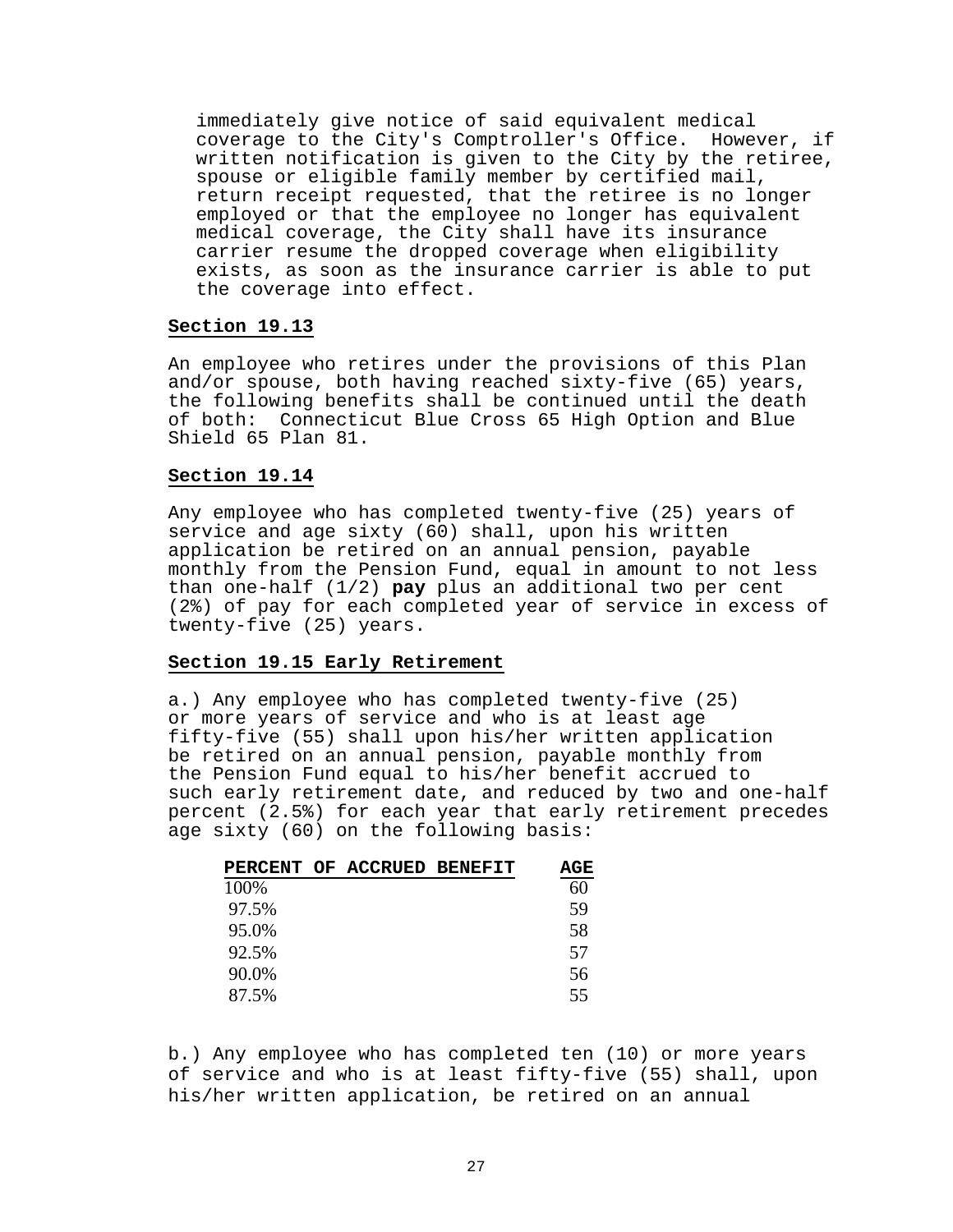pension, payable monthly from the Pension Fund equal to his/her benefit accrued to such early retirement date, and reduced by two and one-half percent (2.5%) for each year that early retirement precedes age sixty-five (65) on the following basis:

| PERCENT OF ACCRUED BENEFIT | $\mathbf{AGE}$ |
|----------------------------|----------------|
| 100%                       | 65             |
| 97.5%                      | 64             |
| 95.0%                      | 63             |
| 92.5%                      | 62             |
| 90.0%                      | 61             |
| 87.5%                      | 60             |
| 85.0%                      | 59             |
| 82.5%                      | 58             |
| 80.0%                      | 57             |
| 77.5%                      | 56             |
| 75.0%                      | 55             |

#### **Section 19.16**

The Mayor shall appoint two (2) members of the Union to the Pension Committee as selected by the Union. Said Union members' names will be submitted to the Mayor, in writing, by the Union President, annually.

#### **Section 19.17**

Each employee shall receive an annual statement of each fiscal year's contributions and interest credited, within sixty (60) days after the end of the fiscal year. **Section 19.18**

The Union shall receive a copy of the annual financial report of the Plan from the Employer which shall be mailed to **the UPSEU Meriden** Office not later than sixty (60) days after receipt of said report by the Employer.

#### **Section 19.19**

a. Employees hired on or after July 1, 1994 but prior to September 30 2009 may elect to buy, during their first year of employment, active United States Military service time up to four (4) years. Employees who elect to buy active military service time shall pay they "buy in" contribution either in a lump sum or in equal weekly installments over a period of no longer<br>duration than military service time to be bought. The duration than military service time to be bought. amount of the "buy in" contribution shall be based on the rate of pension contributions and compensation in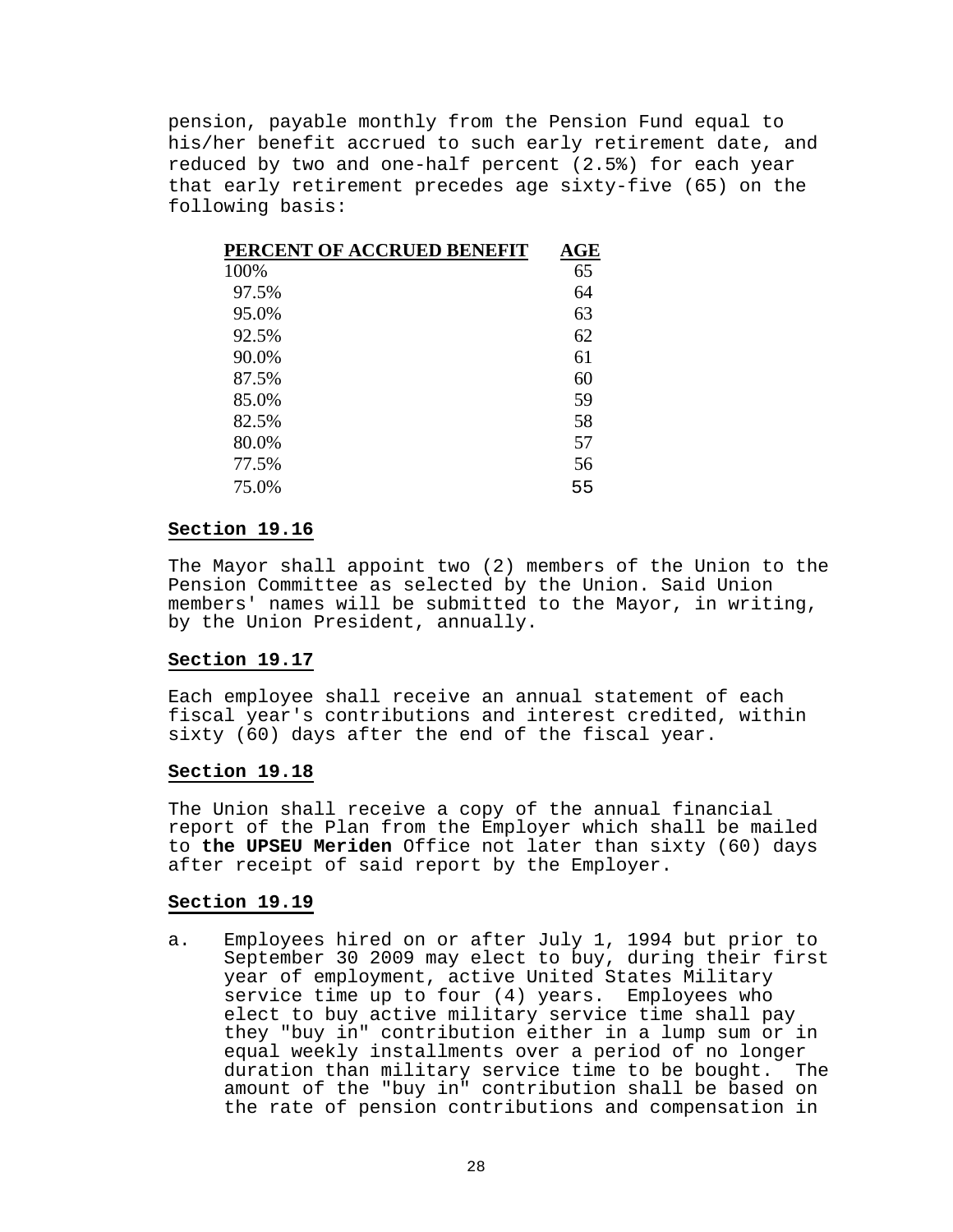effect at the time of the "buy in" or during any period such "buy in" payments are made.

- b. Employees hired before July 1, 1994 may elect to buy, during the first year following such date, active United States Military service time up to four (4) years. Employees who elect to buy active military service time shall pay their "buy in" contribution either in a lump sum or in equal weekly installments over a period of no longer duration than two (2) times the military service time to be bought. No employee shall be credited with active military service time in excess of that for which he/she has completed his/her<br>"buy in" contribution. The amount of the "buy in" The amount of the "buy in" contribution shall be equal to an average of the employee's pension contributions made during his/her employment from date of hire to payment in full of the "buy in" time. Such average pension contribution shall be calculated as of the date of such contribution began and shall be recalculated on each January 1 and July 1 thereafter until payment in full of the "buy in" time.
- c. The active military service time for which contributions are completed shall apply to all sections of this ARTICLE for the purpose of computing number of years of service for benefits, but will not be used to compute years of service needed to become eligible for retirement or to vest benefits.
- d. The employee's Military Discharge Form DD-214 shall be used to determine active military service time.

# **Section 19.20 Defined Contribution Plan – Details**

- **a**. The Defined Contribution (DC) Plan will be the exclusive retirement vehicle for employees hired after September 30, 2009.
- b. Mandatory City contribution **7%** of pay pretax (includes overtime)-payroll deduction.
- c. Mandatory Employee contribution 6% of pay pretax (includes overtime) – payroll deduction.
- d. Vesting Employee contribution vests immediately City contribution  $-20\%$ /yr over the first 5 years
- e. Withdraw at age 55 consistent with IRS regs.
- f. may roll over a 401 plan from a prior employer.
- g. Many investment options provided through ICMA.
- **h. The City will bargain the impact of any change in Plan Administrator.**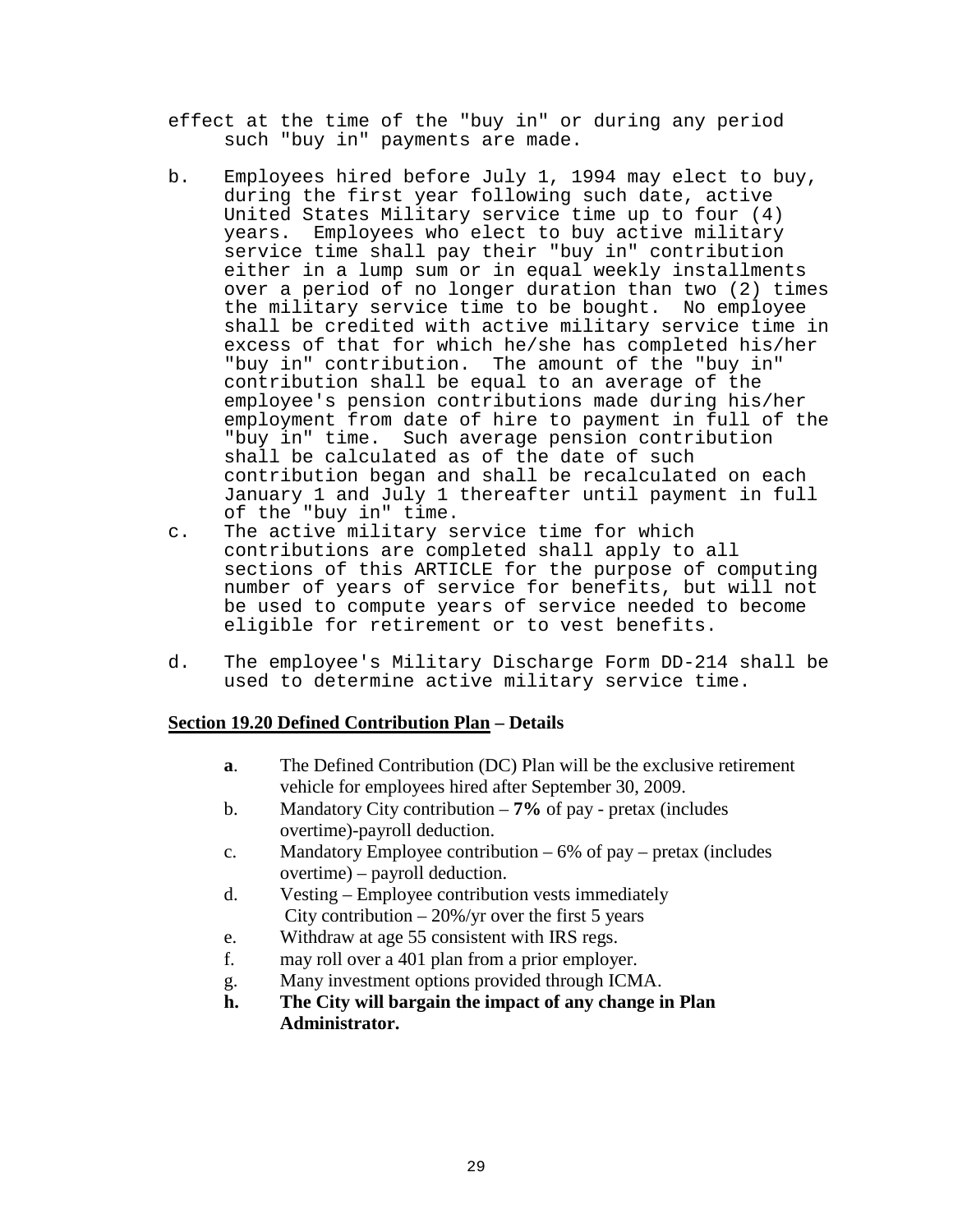#### **ARTICLE XX RATES OF PAY**

#### **Section 20.1**

Effective and retroactive to July 1, **2014 each employee shall receive a two and one-half percent (2.5%) general wage increase to his/her salary.**

#### **Section 20.2**

Effective July 1**, 2015**, each employee of the bargaining unit shall receive a **two and one quarter percent (2.25%)** general wage increase to his/her salary**.**

#### **Section 20.3**

Effective July 1**, 2016**, each employee of the bargaining unit shall receive a **two percent (2%)** general wage increase to his/her salary.

#### **Section 20.4**

**Effective July 1, 2015 annual wages shall be divided by the number of pay dates in each fiscal year to determine the amount due each pay period.**

#### **ARTICLE XXI DISCIPLINE**

#### **Section 21.1**

Disciplinary action shall not be taken against any employee except for just cause.

Any notice of discipline shall be removed from the personnel file after twelve (12) months unless merged with subsequent discipline for the same or similar conduct. This provision for removal of disciplinary records from any employee's personnel file shall be effective upon signing of this agreement and shall not be retroactive.

#### **ARTICLE XXIINO SUBCONTRACTING AND ASSIGNING-OUT BARGAINING UNIT WORK**

#### **Section 22.1**

The City may subcontract work to the extent that it supplements the work performed by bargaining unit members.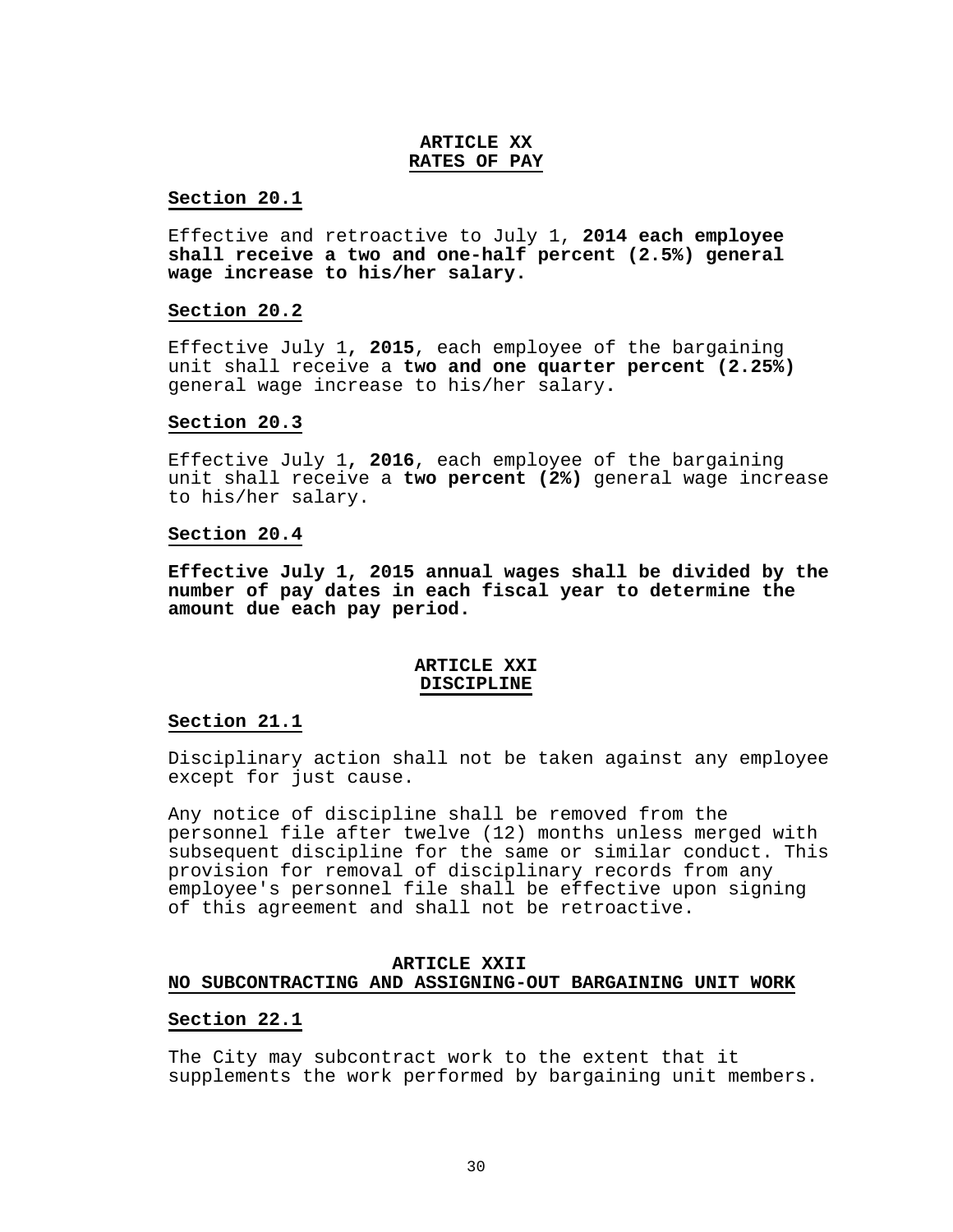#### ARTICLE XXIII NON DISCRIMINATION

In implementing this Agreement it is agreed that neither the Union nor the City shall discriminate against any employee because of Union membership, sex, race, creed, color, age, religious belief, national origin, marital status or disability.

#### ARTICLE XXIV **DURATION**

#### Section 24.1

This Agreement shall be effective as of July 1, 2014 and shall remain in full force and effect through June 30, 2017. It shall be automatically renewed from year to year thereafter unless either party shall notify the other in writing not later than January 1, 2017 of its desire to modify this Agreement. In the event that such notice is given, negotiations shall begin not later than thirty (30) days following such notice. This Agreement shall remain in full force and effect during the period of negotiations.

IN WITNESS WHEREOF, the parties have caused their names to be signed on this  $3^{80}$  day of  $DECENBER$ , 2014.

FOR THE CITY OF TORRINGTON

Elinor Carbone Mayor

Tictor Musche

Labor Counsel

Thomas Gritt Personnel Director

FOR LOCAL 424 - Unit 78 UPSEU

Kevin E. Boyle Jr, UPSEU UPSEU President

Unit President Ray Drew,

Signed:

Signed: